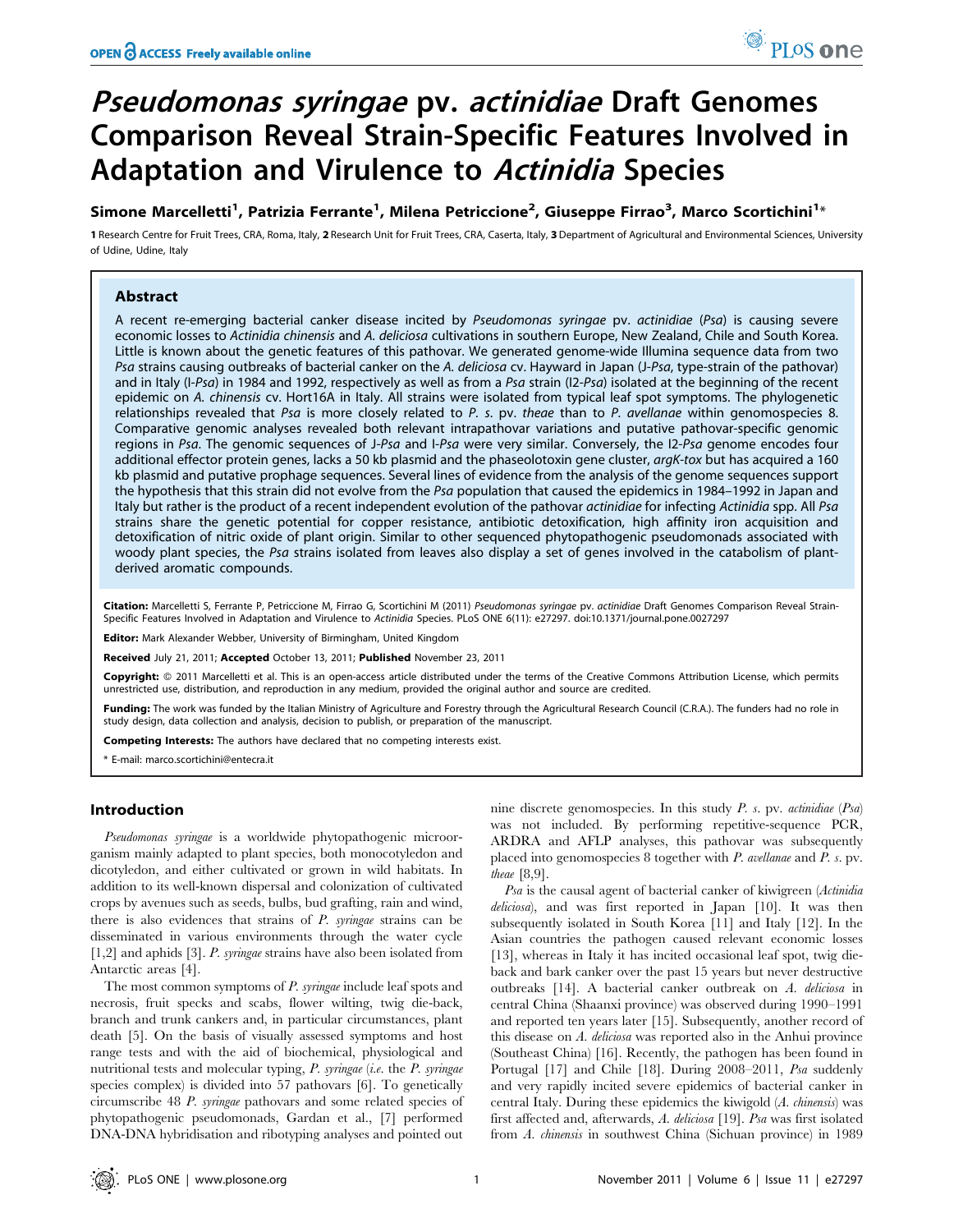[20] and later on in southeast China (Anhui province) [21] and South Korea [22]. Psa was also isolated from wild A. arguta and A. kolomikta plants grown in Japan [23,24]. In 2010, the pathogen was also found both on  $A$ . *chinensis* and  $A$ . *deliciosa* in northern Italy [25] and in France [26]. Psa strains identical to those found in Italy and retained very virulent to both Actinidia species have also been recently identified in New Zealand [27]. In Italy, the kiwigold cultivars (Hort16A, JinTao, Soreli) appear to be very susceptible and as a result, thousands of trees have dead. The main symptom of the disease are leaf spots and necrosis, extensive twig die-back, reddening of the lenticels, bleeding cankers on the trunk and leader with whitish to orange ooze (Figure 1). In Italy molecular typing, which has been performed with repetitive-sequence PCR



Figure 1. Disease symptoms of Psa on Actinidia spp. leaves and main leader. The sequenced I-Psa and I2-Psa strains from Italy were isolated from the leaves herein showed. A) Leaf symptoms on Actinidia deliciosa cv. Hayward (June, 1992); b) leaf symptom on A. chinensis cv. Hort16A (June, 2008). Note the red-rusty colour of the spots and the chlorotic halo on A. deliciosa and the brownish spot without halo on A. chinensis; c) large canker in deep winter, induced by Psa on the main leader of an adult A. chinensis cv. Hort16A plant, in central Italy (February, 2009). Note the complete destruction of all the external woody tissues of the plant.

doi:10.1371/journal.pone.0027297.g001

and MLST, has revealed that there are currently clonal outbreaks of bacterial canker to both A. chinensis and A. deliciosa irrespective of the geographical areas of origin of the isolates and that the strains of the present epidemics are distinct from those causing bacterial canker on A. deliciosa in the past [19,25]. As a virulence factor, some Psa strains produce phaseolotoxin [28,29], which is encoded by a mobile gene cluster representing one of the first examples of horizontal gene transfer among phytopathogenic bacteria [30,31].

These re-emerging, sudden and destructive worldwide cases of bacterial canker on highly-prized crops such as kiwigreen and kiwigold prompted us to an in-depth investigation of the genomic structure of Psa. Comparative genomics can provide insights into the host-pathogen interaction pathways, differential virulence factors and the chronological evolution of pathogens [32]. In recent years, complete or draft genome analyses have been performed for important phytopathogenic pseudomonads such as P. s. pv. tomato [33,34], P. s. pv. phaseolicola [35], P. s. pv. syringae [36], P. s. pv. oryzae [37], P. s. pv. tabaci [38], P. s. pv. aesculi [39], P. savastanoi pv. savastanoi [40] and P. savastanoi pv. glycinea [41]. Sequencing multiple strains of a species or pathovar can provide important information on the possible differential evolution and adaptative mechanisms of phytopathogenic bacteria towards their hosts [34,39,41].

For the sequencing, we selected three representative Psa strains: NCPPB3739  $(= KW 11)$ , the type-strain of the pathovar, which was isolated in 1984 in Japan from A. deliciosa, cultivar Hayward [10]; NCPPB3871, which was isolated in 1992 in Italy from A. deliciosa, cultivar Hayward [12]; and CRA-FRU 8.43, which was isolated in 2008 in Italy from A. chinensis, cultivar Hort16A [19,42]. All strains were isolated from leaf spot symptoms. These strains, which were isolated from the same organ and represent the initial outbreaks of bacterial canker on A. deliciosa in Japan (1984) and Italy (1992) as well as the current severe epidemics on A. chinensis in Italy, are good candidates for elucidating the host-pathogen relationships and the evolutionary adaptation of Psa towards two Actinidia species. The aim of this study was to investigate the biology and evolution of Psa strains that cause bacterial canker to different *Actinidia* species in many areas of world. We achieved this aim by performing a comparison of the genes found in the draft genomes of the Psa strains with other P. syringae pathovars and by determining the genomic variation among the Psa strains. We demonstrate that Psa shows relevant intrapathovar variations which are probably due to the gain and loss of variable genomic regions. Similar to the other sequenced phytopathogenic pseudomonads associated with woody plant species, the Psa strains isolated from Actinidia spp. leaves also display a set of genes involved in the catabolism of plant-derived aromatic compounds.

## Results

#### Genome-wide sequence data

We generated genome-wide Illumina IIx sequence data from one strain of Psa isolated in Japan, NCPPB3739 ( $=$  KW 11) which is the type-strain of the pathovar and here referred to as J-Psa, and two Psa strains from Italy, NCPPB3871 and CRA-FRU 8.43, which were isolated during two different outbreaks of bacterial canker on Actinidia species and here referred to as I-Psa and I2-Psa, respectively. The Illumina sequencing provided nearly 10 millions of 100 nts reads that passed the quality checking. Sequencing of the J-Psa library provided 1,672,966 reads which were assembled into 833 contigs  $(N50 = 14,838;$  largest contig: 67,329) for a total of 5,931,199 nts (a coverage of 27.7 x). Sequencing of the I-Psa library provided 4,083,706 reads which were assembled into 466 contigs  $(N50 = 27,730)$ ; largest contig: 122,209) for a total of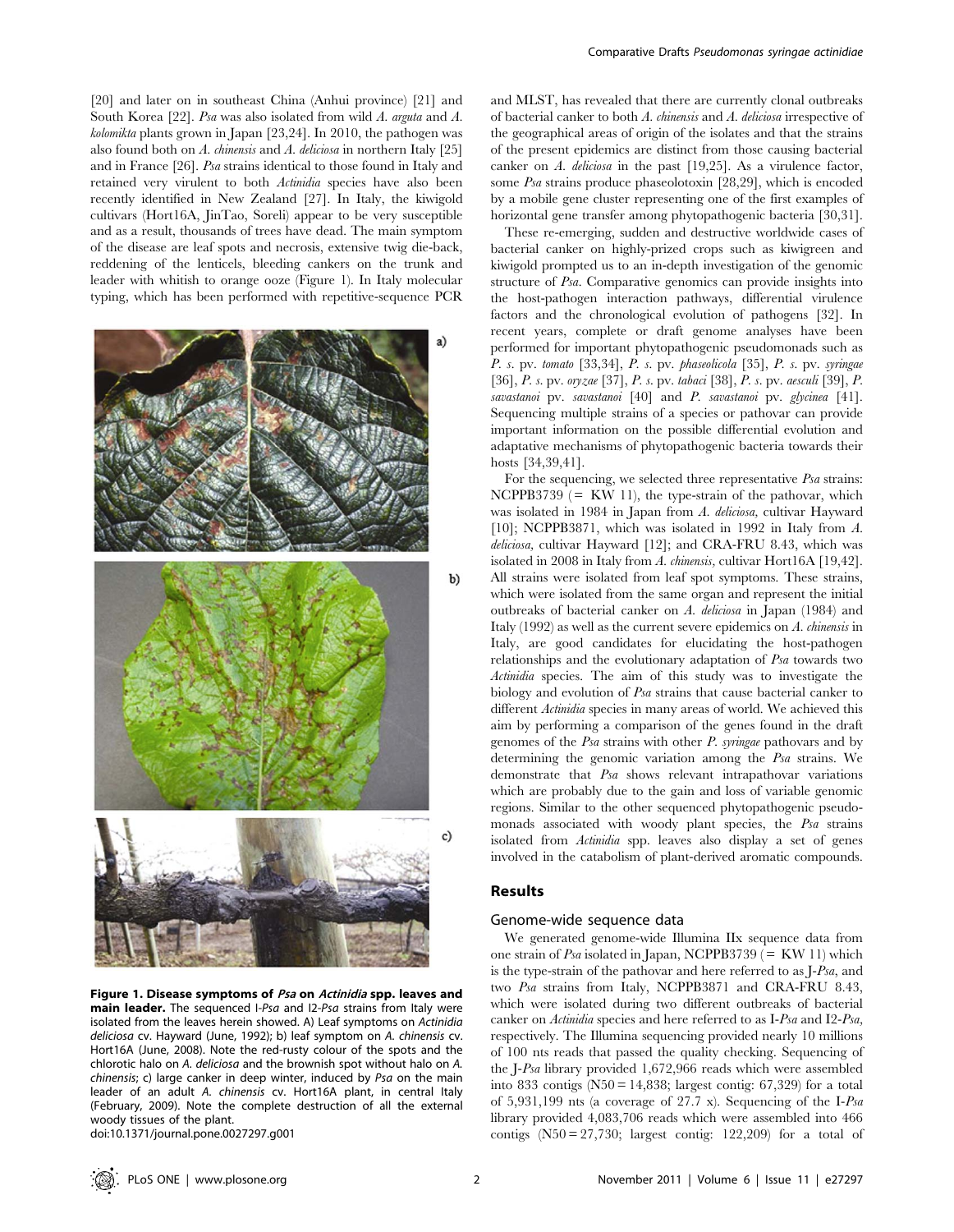5,938,909 nts (a coverage 67.6 x). Finally, sequencing of the I2-Psa library resulted in 3,823,264 reads which were assembled into 590 contigs  $(N50 = 22,372$ ; largest contig: 85,982) for a total of 6,144,044 nts (a coverage 61.2 x). Based on the previous sequenced genomes of P. syringae pathovars, the obtained 6 Mb genome of Psa was of the expected size. The  $G + C$  content of the three strains ranges from 58.5 and 58.8% (Table 1). The sequences of the assemblies have been deposited in DDBJ/EMBL/GenBank under the following accessions: AFTF00000000 (I-Psa), AFT-G00000000 (I2-Psa), AFTH00000000 (J-Psa).

# Pairwise alignment between the draft genomes of Psa and the complete genome of Pto DC3000 and occurrence of variable regions

To investigate differences between the genomes of the three Psa strains and Pto DC3000, the closest pathovar of genomospecies 8 according to Gardan et al. [7], the draft genomes were aligned and compared using MAUVE 2.3.1. software (Figure 2). The percent similarities between the three Psa and Pto DC3000 are of 81.99, 82.03 and 79.48 for J-Psa, I-Psa and I2-Psa, respectively (Table 1). The alignment of the three Psa draft genomes with the complete genome of Pto DC3000 is shown in Figure 2. An ad hoc PERL script was used to establish the similarity of the three Psa genomes. The genomes of J-Psa and I-Psa resulted 99.75% and display only about 14,000 nt of differences, whereas the I2-Psa genome displays a similarity of 88.20% with those of the other two Psa strains. For each Psa strain, the presence of variable regions along the genomes, which are good candidates for horizontal gene transfer, were identified as regions larger than 10 kb in a contig and appeared as a gap in the genome alignment or as regions characterised by a different G+C content with respect to the average content of the three Psa strains. The variable regions found by comparison of the three Psa strains among themselves and with Pto DC3000 are shown in Tables 2, 3 and S1. The highest content of variable regions, namely 12, was found when I2- Psa was compared with J-Psa and I-Psa (Table 4). Variable region 7 was characterised by the presence of a prophage PSPPHO6, which has also been previously found Pph 1448A. Other evidence for the presence of mobile genetic elements has been found in variable region 8 (plasmid-partitioning protein and transposase) and 11 (phage and prophage). Variable region 2 of J-Psa and I-Psa includes the phaseolotoxin cluster (Table 3). An example of the occurrence of variable regions in the Psa genomes is shown in Figure 3.

|  |                                  | Table 1. General features for Pseudomonas syringae pv. |  |
|--|----------------------------------|--------------------------------------------------------|--|
|  | <i>actinidiae</i> draft genomes. |                                                        |  |

|                                      | $J-Psa$   | $I-Psa$   | $12$ -Psa |
|--------------------------------------|-----------|-----------|-----------|
| No. reads                            | 1,672,966 | 4.083.706 | 3,823,264 |
| No. contigs                          | 833       | 466       | 590       |
| <b>N50</b>                           | 14,838    | 27,730    | 22,372    |
| Largest contig size                  | 67,329    | 122,209   | 85,982    |
| Total size (bp)                      | 5,931,199 | 5,938,909 | 6.144.044 |
| G+C content (%)                      | 58.8      | 58.8      | 58.5      |
| Calculated genome coverage           | 27.7      | 67.6      | 61.2      |
| Genome similarity with PtoDC3000 (%) | 81,99     | 82,03     | 79.48     |

doi:10.1371/journal.pone.0027297.t001

# Psa is phylogenetically closer to P. s. pv. theae than to P. avellanae

To establish phylogenetic relationships between Psa and the other pathovars or species of the P. syringae complex, we used MultiLocus Sequence Type (MLST) analysis. The relationships within the nine genomospecies, which were determined by Gardan et al. [7], were assessed by considering as many strains of each genomospecies for which the complete or partial sequence of orthologous housekeeping genes was deposited in the NCBI databank as possible. For members of eight out of nine genomospecies, we constructed a concatenated dendrogram based on the neighbour-joining (NJ) algorithm using the  $gyrB$ , rpoB and rpoD gene fragments for a total of 1,646 nucleotides. For genomospecies 7 (i.e.  $P$ . s. pv. tagetis and  $P$ . s. pv. helianthi), there were not enough gene sequences in the databank, and consequently, it was not included in the analysis. The phylogenetic tree is shown in Figure 4. Psa appears closely related to P. s. pv. theaetype strain and slightly distant from P. avellanae-type strain, which are the other two members of genomospecies 8. Genomospecies 3  $(P. s. pv. tomato)$  is the most related to the genomospecies 8, as has already established by Gardan et al., [7]. Furthermore, we analysed the phylogenetic position of the three Psa strains among the P. syringae pathovars using more orthologous genes. In addition, a concatenated tree, based on the maximum likelihood (ML) algorithm and the acnB, fruK, gltA, pgi, rpoB and rpoD gene fragments for a total of 2,926 nucleotides, was also built (Figure S1). Again, the Psa strains are more closely related to P. s. pv. theae than to P. avellanae. In addition, I2-Psa appears to not be identical to the other two Psa strains sequenced here. The high genetic similarity between *Psa* and *P. s.* pv. *theae* observed in the present and previous studies, the records of bacterial canker incited by Psa from both cultivated and wild Actinidia species in eastern Asia countries  $[10,11,13,15,16,20–24]$  and the fact that P. s. pv. theae has, so far, been solely reported solely in Japan, led us to postulate that these two closely-related P. syringae pathovars also have their origin in eastern Asia, as has already been hypothesised by Ushiyama et al. [23]. The consideration that the Actinidiaceae and Theaceae families, which are genetically closely related, both originated in eastern Asia would support such an hypothesis.

# Psa harbors putative pathovar-specific mobile genetic elements of potential importance in adaptation to Actinidia spp.

With the total protein complement of the Psa strains, we focused on putative proteins encoded by the genome of each strain that showed no significant homologies with proteins encoded by previously sequenced genomes of phytopathogenic pseudomonads. In particular, all the Psa strains display putative phage integrases, integrase family proteins, and transposases. Interestingly, all the Psa strains have putative homologues to the cAMP protein Fic which induces filamentation in the bacterial cells. Such proteins have been found in the *Dickeya zeae* strain ECH1591, which causes soft rot diseases, but have never been reported in phytopathogenic pseudomonads.

## Comparison of the protein complement of Psa

Because figures calculated by MUMMER may be severely overestimated due to the misassemble of the short Illumina reads that may occur in correspondence to repeated sequences, we used the predicted protein complements to estimate the differences among the three Psa strains. An ORF search using GLIMMER predicted 5,670 genes in the J-Psa genome draft which included 20.37% hypothetical proteins and 3.54% conserved hypothetical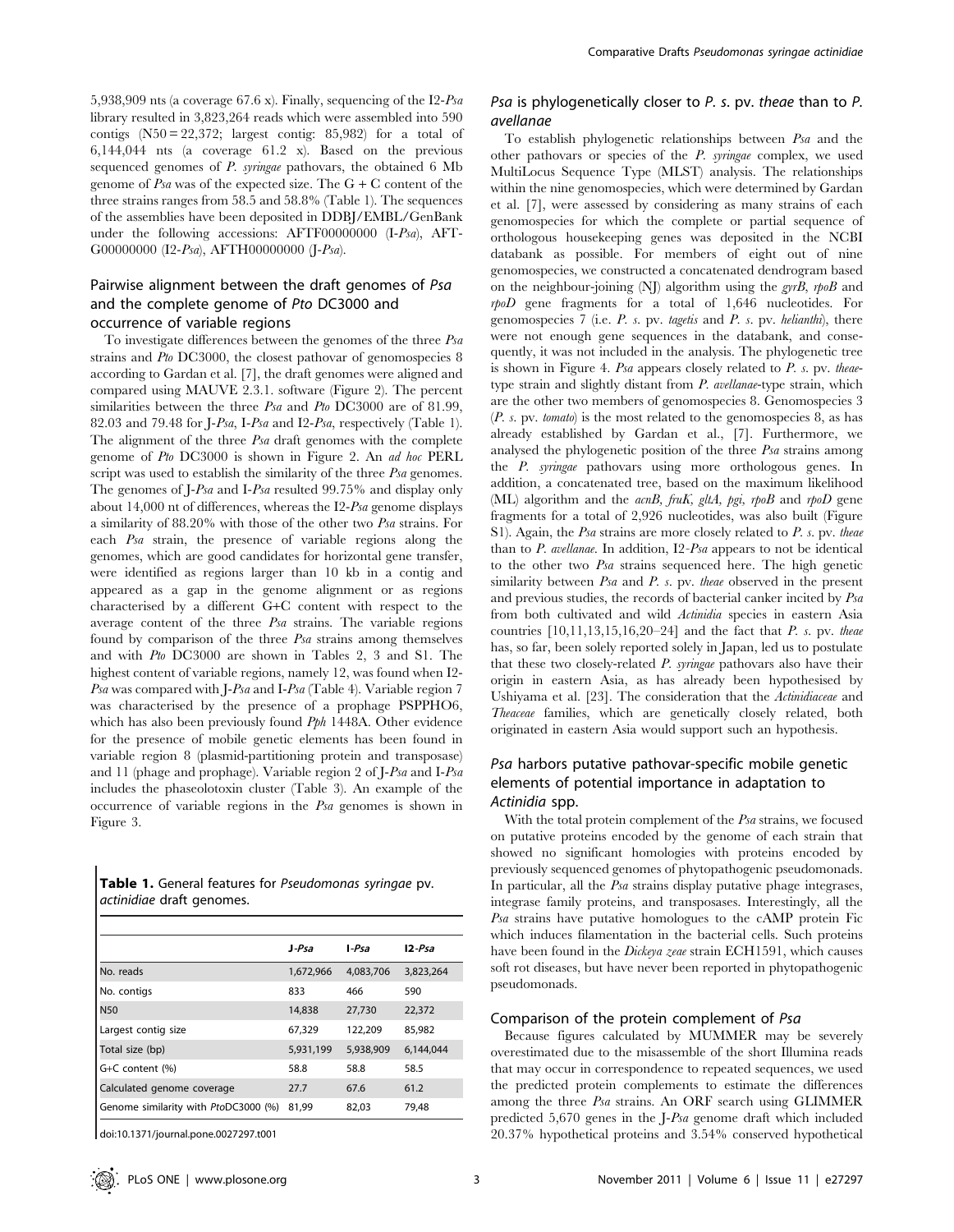

Figure 2. Pairwise alignment between the draft genomes of J-Psa, I-Psa and I2-Psa and the complete genome of P. s. pv. tomatoDC3000 using the MAUVE software. Colored blocks outline genome sequence that align to part of another genome, and is presumably homologous and internally free from genomic rearrangement (Locally Colinear Blocks or LCBs). Areas that are completely white were not aligned and probably contain sequence elements specific to a particular genome. Blocks below the centre line indicate regions that align in the reverse complement (inverse) orientation. A profile is drawn within each LCB with the height of the color corresponding to the average degree of sequence conservation. doi:10.1371/journal.pone.0027297.g002

proteins, 5,557 genes in I-Psa which included 20.54% hypothetical proteins and 3.74% conserved hypothetical proteins and 5,714 genes in I2-Psa which included 22.72% hypothetical proteins and 3.48% conserved hypothetical proteins. For each strain, all predicted proteins were preliminarily annotated by homology search in the RefSeq database and ordered by role categories according to TIGRFAMs. Here we show the protein categorisation of I2-Psa (Table S2). In agreement with the results of the genome-wide comparisons reported above, the resultant putative protein complement of I-Psa and J-Psa were highly similar. As many as 5,076 ORFs were found to be 100% identical in their DNA sequence between the two strains and only seven ORFs were found to be polymorphic, which accounted for a total of 18 SNPs (Table 4), if two cases of ambiguity due to presumptive gene duplication are excluded. The remaining predicted proteins were found to be different from the reciprocal strain due to the differential fragmentation of the draft genomes into contigs or to occasional misassemble, i.e. a small number of predicted ORFs (38 in the J-Psa comparison with I-Psa and 52 in the reciprocal comparison) were not detected in the reciprocal strain as such, but in all cases BLASTn analysis showed that the orthologous sequences were present and had likely been neglected by GLIMMER due to contig fragmentation and consequent loss of signals needed by the program for prediction. Conversely, strain I2-Psa showed significant differences when compared to I-Psa and J-Psa. In the comparison versus J-Psa 2,083 ORFs were identical while 2,140 showed sequence polymorphisms (SNPs). The remaining ORFs were further analysed and, in most cases were found to differ in length. However, whether this difference was due to actual length polymorphism or differential fragmentation of the draft genome into contigs could not be determined. For as many as 398 ORFs, however, no sequence with significant similarity could be found in the I-Psa or in the J-Psa genome draft.

## Origin and evolutionary relationships among Psa strains

Further analysis of these I2-Psa specific ORFs was performed to determine their origin. We searched the 35 Pseudomonas spp. and pathovar genomes available as draft or as complete genome sequences from NCBI as well as the draft genomes of P. avellanae BCIP613 and P. syringae pv. theae NCPPB2598, type-strains of these pathogens, whose draft genomes are available (Marcelletti, Firrao, Scortichini, unpublished data in these labs) for comparison using BLASTn. The results of this search showed that among the 398 I2-Psa-specific ORFs, there were 238 ORFs for which no homolog could be found in P. avellanae BCIP 613 or P. s. pv. theae NCPPB2598. It was also found that 49% (i.e. 196) of the 398 proteins that do not have homologous in J-Psa or I-Psa matched sequences in at least one of the genomes of Pto strains assessed, specifically 158, 144, 138, 114 and 116 matches for Pto strains K40, Max13, NCPPB1108, T1 and DC3000, respectively. These evidence as well as the annotation of several of the deduced proteins as phage or prophage proteins strongly suggests that a large part of this I2-Psa-specific DNA has been acquired by horizontal gene transfer from a strain of P. syringae genomospecies 3. However, within the group of 398 I2-Psa specific DNA, we also detected eight ORF that had significant BLASTn hits in the P. avellanae BCIP613 or P. s. pv. theae NCPPB2598 draft genome sequences but no hit in any of the 35 *Pseudomonas* spp. and pathovars genome sequences available from NCBI (Table 4). The most obvious explanation for this result is that these eight sequences shared by I2-Psa and other strains of genomospecies 8 were lost by I-Psa and J-Psa during their evolution.

To gain access to further information about the origin of I2-Psa, we analysed the DNA sequences of all the genes that were polymorphic in all three Psa strains and compared them with their orthologous in the P. avellanae BCIP613 or P. s. pv. theae NCPPB2598 draft genome sequences. As reported in the Table 4, although the pattern displayed by I2-Psa was more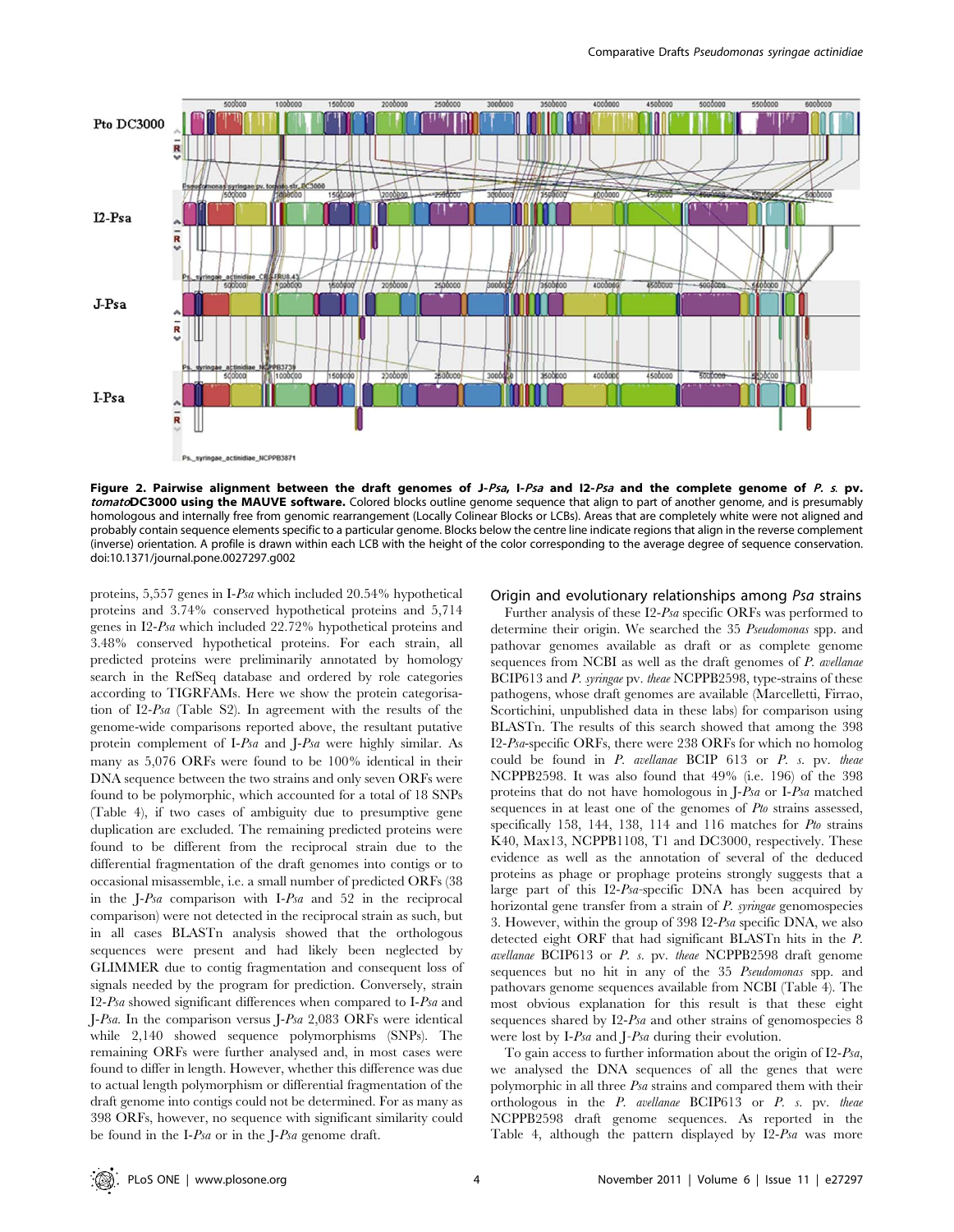Table 2. Variable regions (VR) found in the draft genomes of J-Psa (NCPPB 3739), I-Psa (NCPPB 3871) and I2-Psa (CRA-FRU 8.43) compared with the complete genome of Pto DC3000.

|   | VR Strains   | Contigs   | Coordinate          | % GC | <b>VR-encoded genes</b>                                                                  |
|---|--------------|-----------|---------------------|------|------------------------------------------------------------------------------------------|
|   | CRA-FRU8.43A | Contig234 | from start to 11429 | 56.1 | Glycosyl transferase, group 1 family protein                                             |
|   | NCPPB3739    | Contig729 | from start to 11429 | 56.2 | HlyD family secretion protein                                                            |
|   | NCPPB3871    | Contig248 | from 18 to 11447    | 56.2 | Mannose-1-phosphate quanylyltransferase/mannose-6-phosphate isomerase                    |
|   |              |           |                     |      | Outer membrane efflux protein                                                            |
|   |              |           |                     |      | Type I secretion system ATPase, PrtD                                                     |
| 2 | CRA-FRU8.43A | Contig65  | from 16690 to 32252 | 62   | 11 putative type III secretion system component                                          |
|   | NCPPB3739    | Contig226 | from 17561 to 33132 | 62   | 3 hypothetical protein                                                                   |
|   | NCPPB3871    | Contig60  | from 80641 to 96212 | 62   | LuxR family transcriptional regulator                                                    |
|   |              |           |                     |      | Myosin heavy chain B (MHC B)                                                             |
|   |              |           |                     |      | No database match                                                                        |
|   |              |           |                     |      | TPR domain-containing protein                                                            |
|   |              |           |                     |      | Type III secretion system protein                                                        |
| 3 | CRA-FRU8.43A | Contig50  | from 15151 to 25647 | 57.3 | 2 Prepilin                                                                               |
|   | NCPPB3739    | Contig515 | from 1455 to 11968  | 57.2 | 2 Type II secretion system protein E                                                     |
|   | NCPPB3871    | Contig262 | from 11911 to 22424 | 57.2 | No database match                                                                        |
|   |              |           |                     |      | Type II and III secretion system protein                                                 |
|   |              |           |                     |      | Type II secretion system protein                                                         |
|   |              |           |                     |      | Type IV pilus protein                                                                    |
| 4 | CRA-FRU8.43A | Contig130 | from 150 to 13257   | 57.9 | 2 No database match                                                                      |
|   | NCPPB3739    | Contig771 | from 194 to 13301   | 57.9 | Filamentous hemagglutinin                                                                |
|   | NCPPB3871    | Contig401 | from 195 to 13302   | 57.9 | Hemolysin activator protein precursor                                                    |
| 5 | CRA-FRU8.43A | Contig175 | from start to 15590 | 60   | ABC transporter, periplasmic oligopeptide-binding protein                                |
|   | NCPPB3739    | Contig46  | from start to 15590 | 60   | ABC transporter, permease protein                                                        |
|   | NCPPB3871    | Contig35  | from start to 15590 | 60   | Achromobactin biosynthetic protein AcsD                                                  |
|   |              |           |                     |      | Conserved hypothetical protein                                                           |
|   |              |           |                     |      | Diaminobutyrate--2-oxoglutarate aminotransferase                                         |
|   |              |           |                     |      | Dipeptide ABC transporter, ATP binding protein                                           |
|   |              |           |                     |      | Dipeptide transporter dppD-like protein                                                  |
|   |              |           |                     |      | Hypothetical protein RL0789                                                              |
|   |              |           |                     |      | No database match; (similar to of nd with eval = $nd$ )                                  |
|   |              |           |                     |      | PupR protein                                                                             |
|   |              |           |                     |      | Putative transporter, permease protein                                                   |
|   |              |           |                     |      | RNA polymerase, sigma-24 subunit, ECF subfamily                                          |
|   |              |           |                     |      | Sigma-70 region 2                                                                        |
|   |              |           |                     |      | TonB-dependent siderophore receptor                                                      |
| 6 | CRA-FRU8.43A | Contig175 | from 15597 to 27012 | 62.1 | Achromobactin biosynthetic protein AcsB                                                  |
|   | NCPPB3739    | Contig96  | from start to 11415 | 61.8 | Achromobactin biosynthetic protein AcsC                                                  |
|   | NCPPB3871    | Contig35  | from 15592 to 27007 | 61.9 | Achromobactin-binding periplasmic protein precursor                                      |
|   |              |           |                     |      | Achromobactin transport ATP-binding protein CbrD                                         |
|   |              |           |                     |      | Achromobactin transport system permease protein CbrB                                     |
|   |              |           |                     |      | Achromobactin transport system permease protein CbrC                                     |
|   |              |           |                     |      | Dimethylmenaquinone methyltransferase<br>Drug resistance transporter EmrB/QacA subfamily |
|   |              |           |                     |      |                                                                                          |
|   |              |           |                     |      | Hypothetical protein<br>Orn/DAP/Arg decarboxylase 2:Orn/DAP/Arg decarboxylase 2          |
|   |              |           |                     |      | LucA/lucC                                                                                |
|   |              |           |                     |      |                                                                                          |

doi:10.1371/journal.pone.0027297.t002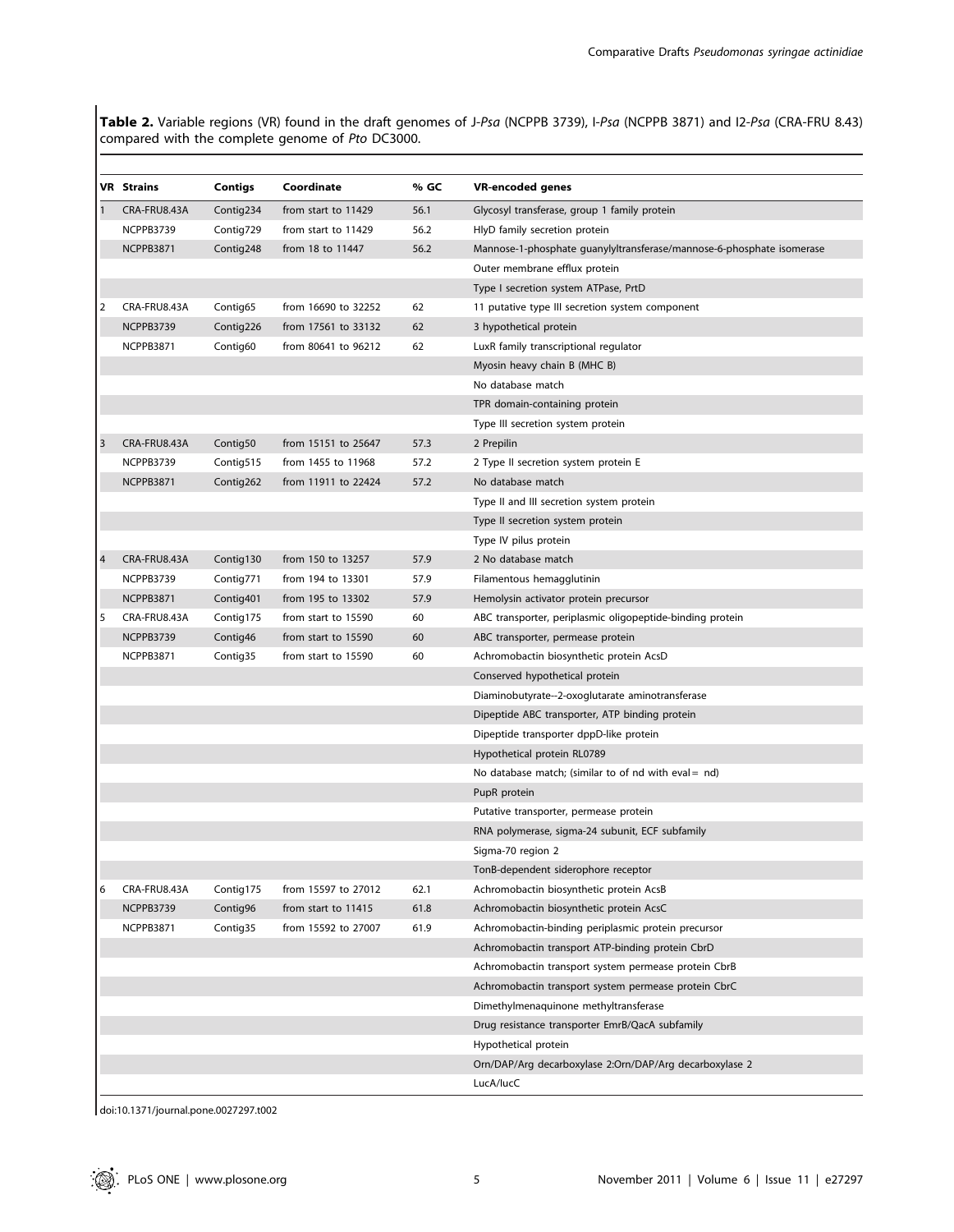Table 3. Variable regions (VR) found in the draft genomes of J-Psa (NCPPB 3739) and I-Psa (NCPPB 3871) compared with I2-Psa (CRA FRU 8.43) draft genome.

| VR             | <b>Strains</b> | Contigs                  | Coordinate          | % GC | <b>VR-encoded genes</b>                                             |
|----------------|----------------|--------------------------|---------------------|------|---------------------------------------------------------------------|
| $\mathbf{1}$   | NCPPB3739      | Contig 367               | from 3002 to 14705  | 59.5 | 2 No database match                                                 |
|                | NCPPB3871      | Contig 71                | from start to 11703 | 59.5 | Dak phosphatase                                                     |
|                |                |                          |                     |      | Glycerone kinase                                                    |
|                |                |                          |                     |      | Iron-sulfur cluster-binding protein, Rieske family                  |
|                |                |                          |                     |      | Periplasmic binding protein/Lacl transcriptional regulator          |
|                |                |                          |                     |      | Putative sugar-binding region                                       |
|                |                |                          |                     |      | Quinoprotein                                                        |
|                |                |                          |                     |      | Ribose ABC transporter, ATP-binding protein                         |
|                |                |                          |                     |      | Ribose/galactose isomerase                                          |
|                |                |                          |                     |      | Short chain dehydrogenase                                           |
|                |                |                          |                     |      | Sorbitol dehydrogenase, putative                                    |
|                |                |                          |                     |      | Sugar ABC transporter, ATP-binding protein                          |
| $\overline{2}$ | NCPPB3739      | Contig 717               | from 11215 to 49219 | 52.4 | 13 Hypothetical protein                                             |
|                | NCPPB3871      | Contig 151               | from 18056 to 56060 | 52.4 | 2 Deoxycytidine triphosphate deaminase                              |
|                |                |                          |                     |      | 2 Fatty acid desaturase                                             |
|                |                |                          |                     |      | 2 ISPsy25, transposase                                              |
|                |                |                          |                     |      | 2 Phage integrase family site specific recombinase                  |
|                |                |                          |                     |      | HAD superfamily hydrolase                                           |
|                |                |                          |                     |      | L-arginine:lysine amidinotransferase, putative                      |
|                |                |                          |                     |      | Ornithine aminotransferase                                          |
|                |                |                          |                     |      | Phaseolotoxin-insensitive ornithine carbamoyltransferase            |
|                |                |                          |                     |      | pyruvate phosphate dikinase PEP/pyruvate binding subunit            |
|                |                |                          |                     |      |                                                                     |
| 3              | NCPPB3739      |                          | from 1965 to 37060  | 57.8 | RtrR protein                                                        |
|                | NCPPB3871      | Contig 248<br>Contig 169 | from 1965 to end    | 57.8 | 13 Hypothetical protein<br>3 Conserved hypothetical protein         |
|                |                |                          |                     |      | 3 No database match                                                 |
|                |                |                          |                     |      | Bacteriophage-related protein                                       |
|                |                |                          |                     |      | Baseplate assembly protein J                                        |
|                |                |                          |                     |      | Baseplate assembly protein W                                        |
|                |                |                          |                     |      |                                                                     |
|                |                |                          |                     |      | Baseplate assembly protein V                                        |
|                |                |                          |                     |      | Bifunctional DNA primase/polymerase                                 |
|                |                |                          |                     |      | Deoxynucleotide monophosphate kinase                                |
|                |                |                          |                     |      | Holin                                                               |
|                |                |                          |                     |      | Lysozyme                                                            |
|                |                |                          |                     |      | Major capsid protein E                                              |
|                |                |                          |                     |      | Major tail sheath protein                                           |
|                |                |                          |                     |      | Major tail tube protein                                             |
|                |                |                          |                     |      | P2-like prophage tail protein X                                     |
|                |                |                          |                     |      | Phage DNA packaging protein, Nu1 subunit of terminase               |
|                |                |                          |                     |      | Phage late control gene D protein                                   |
|                |                |                          |                     |      | Phage protein U                                                     |
|                |                |                          |                     |      | Portal protein, lambda family                                       |
|                |                |                          |                     |      | Prophage PSPPH06, adenine modification methytransferase             |
|                |                |                          |                     |      | Prophage PSPPH06, site-specific recombinase, phage integrase family |
|                |                |                          |                     |      | Prophage PSPPH01, transcriptional regulator                         |
|                |                |                          |                     |      | Tail fiber protein H, putative                                      |
|                |                |                          |                     |      | Tail protein I                                                      |
|                |                |                          |                     |      | Tail tape meausure protein                                          |
|                |                |                          |                     |      | Terminase, large subunit                                            |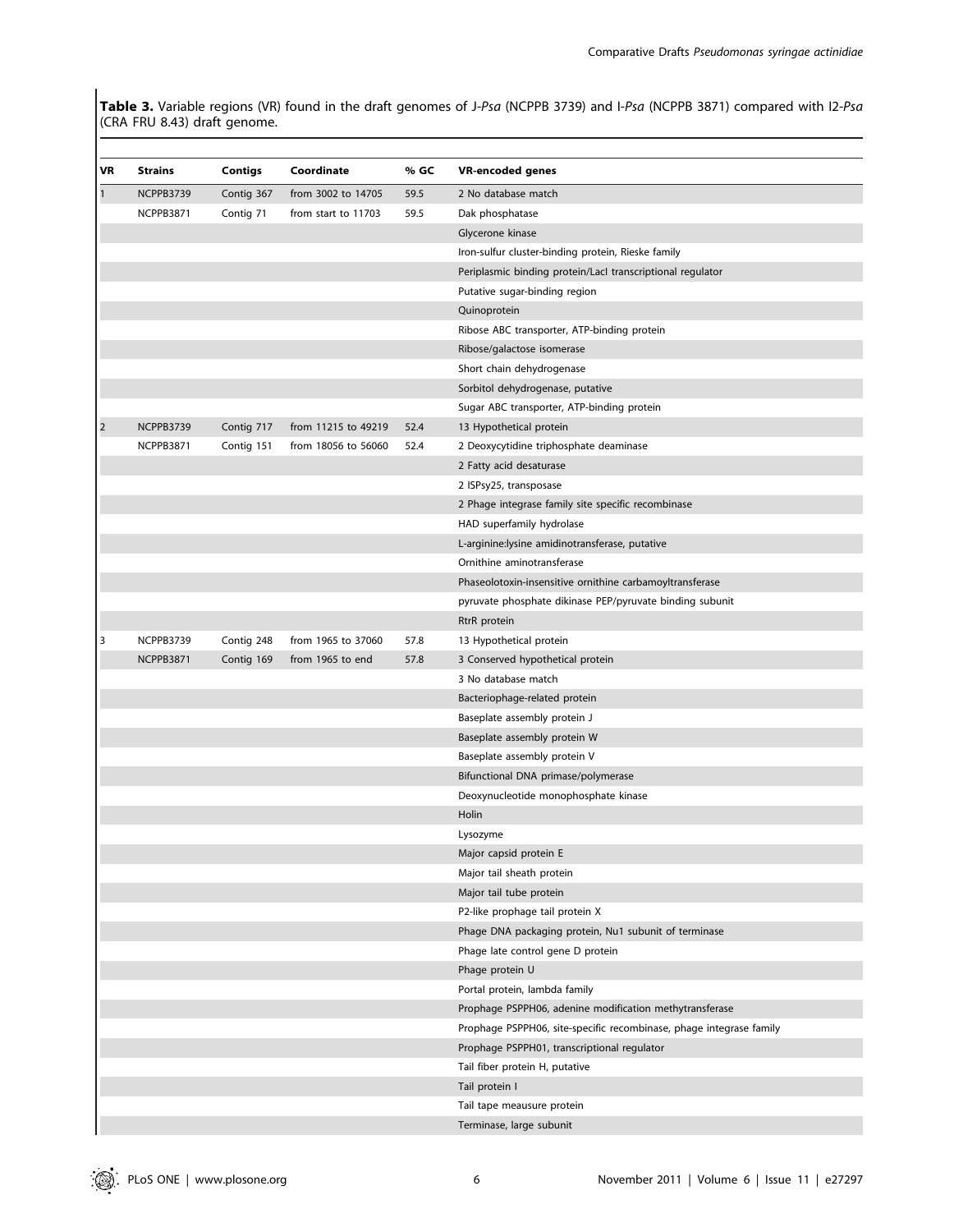|           | Table 3. Cont. |                |            |      |                                             |
|-----------|----------------|----------------|------------|------|---------------------------------------------|
|           |                |                |            |      |                                             |
| <b>VR</b> | <b>Strains</b> | <b>Contigs</b> | Coordinate | % GC | <b>VR-encoded genes</b>                     |
|           |                |                |            |      | Transcriptional regulator                   |
|           |                |                |            |      | Transcriptional regulator, TraR/DksA family |
|           |                |                |            |      |                                             |

doi:10.1371/journal.pone.0027297.t003

 $\mathbf{I}$ 

similar to I-Psa than to J-Psa, in most cases I2-Psa displayed the ancestral residue in common with the other strains of genomospecies 8.

Furthermore, we randomly selected 171 ORFs from the list of genes that were found to be orthologues among the three strains and in the draft genomes of P. avellanae BCIP613 or P. s. pv. theae NCPPB2598. The alignment of the concatenation of these genes, which consisted of 166,160 nucleotide positions was used to determine the genealogy with maximum likelihood and perform hypothesis testing. Based on the results, as shown in the tree in Figure 5a, the I2-Psa strains originated from a common ancestor of the I-Psa and J-Psa strains and was not a derivative of either of these strains. To provide statistical support to this presumptive genealogy, we estimated the likelihood of an alternative genealogy with the constraint that I2-Psa and I-Psa were monophyletic (Figure 5b), and performed a test for monophyly to evaluate whether such a null hypothesis could be rejected with statistical significance. The aim of the monophyly test is the evaluation, by means of parametric bootstrap, of the significance of a likelihood

Table 4. Single Nucleotide Polymorphisms (SNP) found among the three Psa strains, P. avellanae BPIC631 and P. s. pv. theae NCPPB2598 draft genomes in the genes that were found polymorphic between I-Psa and J-Psa. ORF names refer to the I-Psa genome draft.

| <b>ORF</b>         | <b>Position</b><br>in ORF | $I-Psa$        | $J-Psa$       | $12-Psa$       | Psth           | Pav            |
|--------------------|---------------------------|----------------|---------------|----------------|----------------|----------------|
| orf00015-contig244 | 761                       | T              | G             | T              | T              | T              |
| orf00040-contig34  | 3138                      | т              | G             | T              | T              | T              |
| orf00010-contig65  | 51                        | G              | $\mathcal{C}$ | G              | G              | G              |
| orf00018-contig32  | 24                        | C              | A             | A              | $\mathsf{C}$   | ş              |
|                    | 30                        | $\overline{A}$ | G             | G              | $\overline{A}$ | $\S$           |
|                    | 39                        | T              | C             | C              | $\mathsf{C}$   | ş              |
|                    | 543                       | G              | T             | G              | G              | $\S$           |
| orf00020-contig429 | 639                       | C              | G             | C              | $\mathsf{C}$   | C              |
|                    | 642                       | $\mathsf{C}$   | G             | $\mathsf{C}$   | $\mathsf{C}$   | C              |
| orf00001-contig216 | 1628                      | C              | T             | C              | $\mathsf{C}$   | Ċ              |
|                    | 1632                      | $\overline{A}$ | G             | $\overline{A}$ | $\overline{A}$ | $\overline{A}$ |
|                    | 1670                      | T              | G             | G              | G              | G              |
|                    | 1674                      | $\overline{A}$ | G             | G              | $\overline{A}$ | A              |
|                    | 1824                      | T              | C             | C              | T              | T              |
|                    | 1829                      | A              | G             | $\overline{A}$ | $\overline{A}$ | A              |
|                    | 1830                      | A              | G             | G              | А              | A              |
| orf00007-contig330 | 92                        | T              | G             | T              | G              | G              |

Ancestral residues (identified as the residues displayed by P. avellanae and P. s. pv. theae) are highlighted. Pav = P. avellanae; Psth = P. s. pv. theae.  $\delta$  = orthologous not found.

doi:10.1371/journal.pone.0027297.t004

ratio calculated comparing a null hypothesis with the unconstrained maximum likelihood tree. The log likelihoods of the null hypothesis and the unconstrained tree were -263874.12 and - 263011.44, respectively, and their ratio  $(\Delta = 1725.36)$  was compared with the delta distribution in a set of alignments of simulated sequences evolved *in silico* using the unconstrained tree as guidance. The comparison showed that the null hypothesis was to be rejected  $(P = 0.016)$ . In summary, the analysis of ancestral state residue conservation, the maximum likelihood analysis of genealogies and the evidence of eight ORFs that are genomospecies 8-specific and are present only in I2-Psa strongly suggest that these strains did not evolve from the organisms that caused the epidemic in 1984–1992 but rather from a common ancestor.

# Secretion systems associated with pathogenicity and virulence

The three Psa strains sequenced display structural genes involved in the biosynthesis of the type I, II, III, IV and VI secretion systems (TSS). The T1SS encodes for orthologues of the HlyD family secretion protein involved in the transportation of the  $Escherichia coli$   $\alpha$ -haemolysin toxin. Both the general secretion Secpathway and the Tat-pathway of the T2SS are present in the three Psa strains. These two secretion systems are also present in the other sequenced plant pathogenic pseudomonads, even though the T1SS is not present in Pto DC3000 [42]. In Pto DC3000, the twinarginine translocation (Tat) system of the T2SS appears to be an important virulence determinant [43]. A complete T3SS, similar to those found in the P. syringae complex [44] has also been found in the three Psa strains. The T3SS contains the hrp/hrc cluster and the transcriptional regulatory HrpL, HrpR and HrpS proteins. TrbC and VirK protein orthologues for the T4SS are present in the three Psa strains. In addition, I2-Psa also displays other orthologous proteins for the T4SS, namely TraG and VirB8, which are also present in other  $P$ . syringae pathovars. Noteworthy the GC contents of these genes are lower than the flanking genomic regions, this indicating the occurrence of possible genomic islands. Finally, the three Psa strains also display two clusters of orthologous proteins of the T6SS: the Vgr family protein, which is identical to that of P. putida GB-1 and the OmpA family protein which is required for the T6SS functionality [45]. ImpA, an inner membrane protein of the T6SS is also present. The precise functions of these secretion systems in Psa have yet to be investigated.

#### Type III secretion system effectors

A comparison of the effector repertoire of the three Psa strains based on the complete effector repertoire of P. s. pv. tomato DC3000, other P. syringae strains and Psa MAFF302091 reveals a ''core'' set of 33 hop and 6 avr putative effector genes that are conserved in all strains (Figure 6). In general, in these putative effectors, the amino acid identity is very high (i.e.  $>90\%$ ) to the most similar orthologue of the P. syringae pathovars found in GenBank (Table S3). However, for hopAC1, hopAE1, hopI1, hopM1, and hopZ3, the amino acid identity with respect to their most similar orthologues ranged from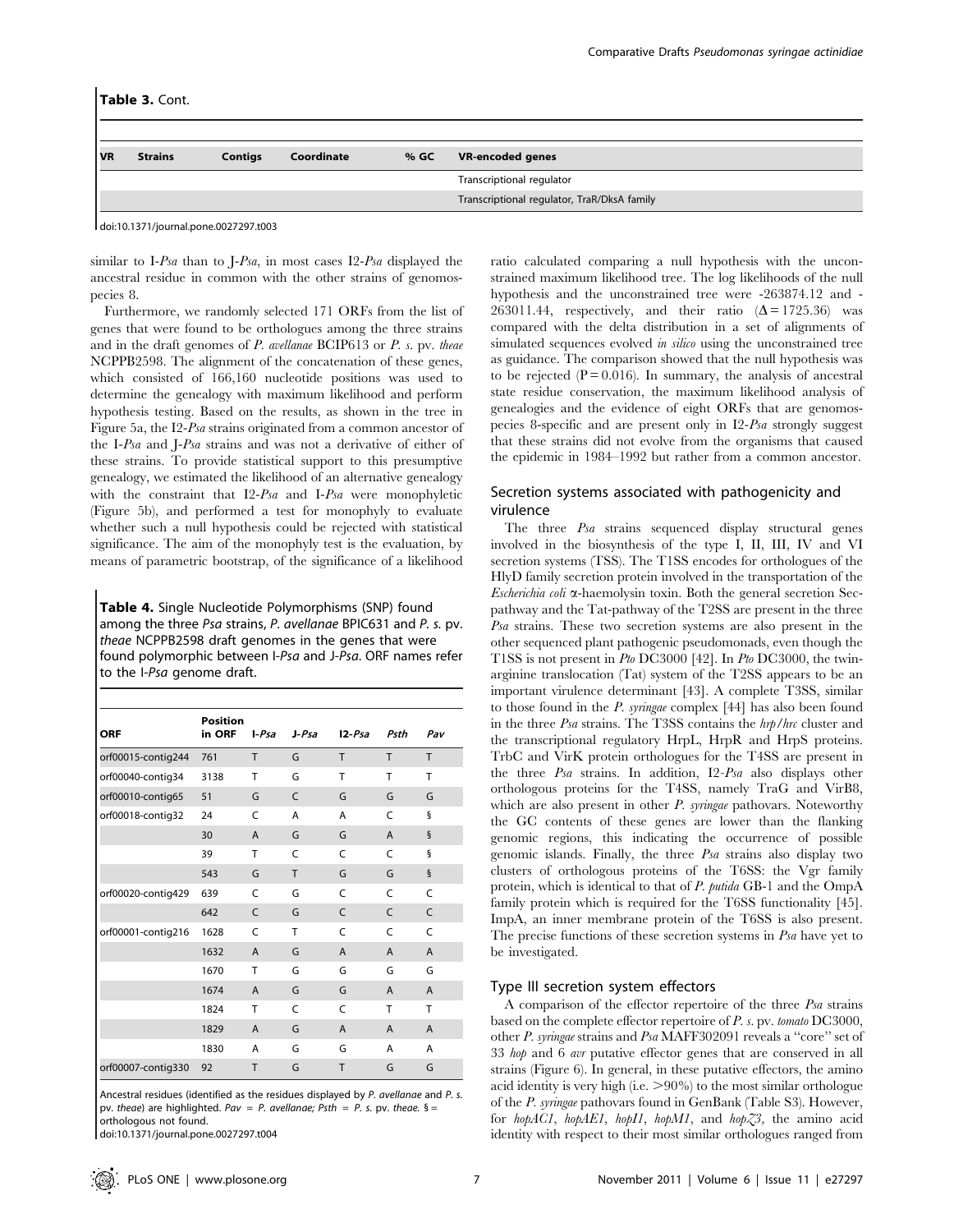

Figure 3. Representative part of the genome alignment between Psa strains and Pto DC3000 showing some variable regions. The violet segments (on the right) point out the variable region 3, present in all three Psa strains but not in Pto DC3000; the deep blue (on the left) segments point out the variable region 2, present in J-Psa and I-Psa but absent in I2-Psa and Pto DC3000. The blue segments indicate another variable region present in Pto DC3000 and I2-Psa but not in J-Psa and I2-Psa. The figure shows also some others shorter regions (i.e. light green segments) probable examples of horizontal gene transfer.

doi:10.1371/journal.pone.0027297.g003



Figure 4. Evolutionary relationships of Psa strains to other phytopathogenic pseudomonads. Phylogenetic relationships were estimated from concatenated sequences from three housekeeping genes, gyrB, rpoB and rpoD (1,646 bp), using the neighbour-joining (NJ) algorithm. Bootstrap values are reported at each branching. Members of all nine genomospecies (Gardan et al., 1999), except genomospecies 7, are included into the analysis. The letter followed by the number reported in brackets indicates the genomospecies sensu Gardan et al. [7]. doi:10.1371/journal.pone.0027297.g004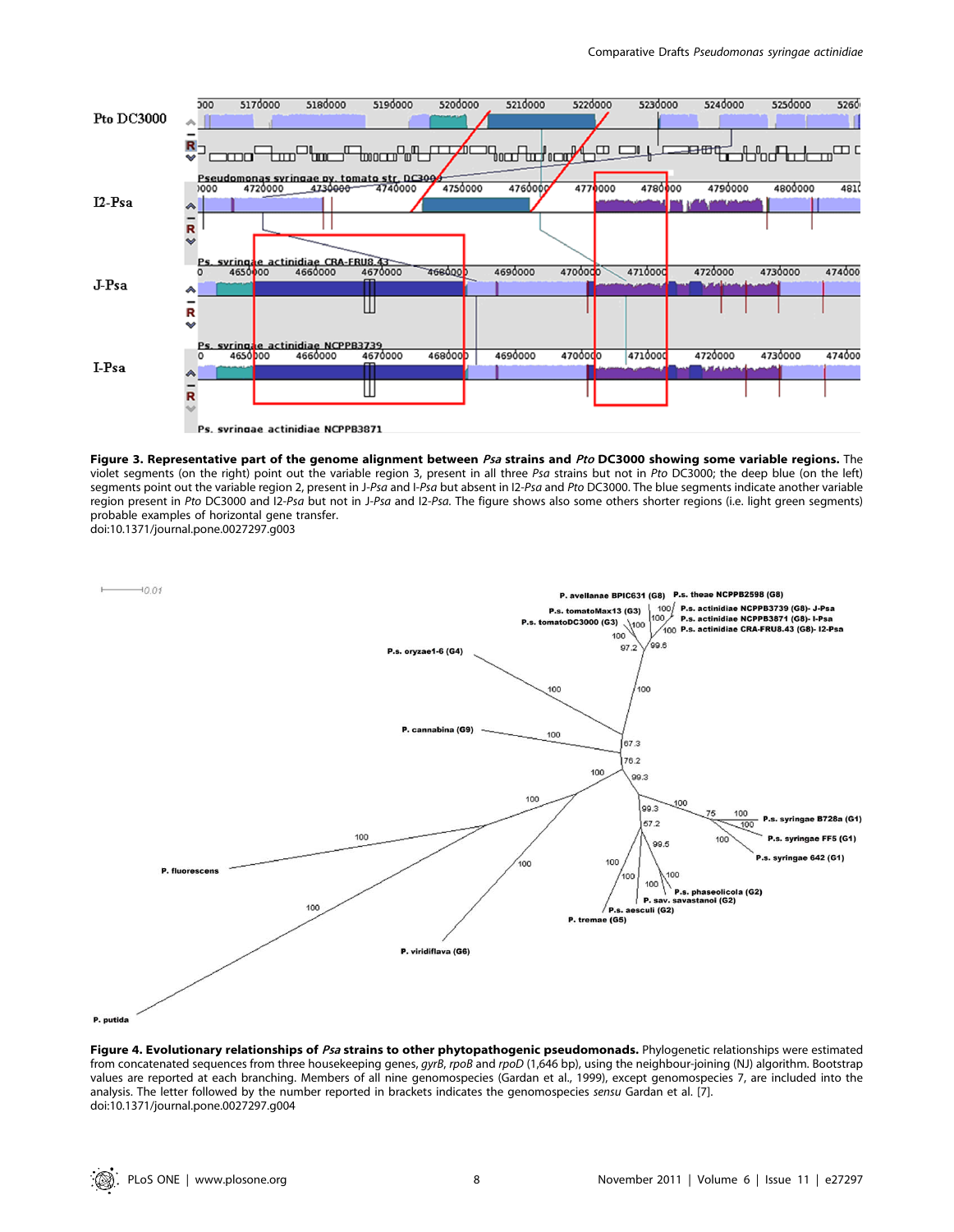

Figure 5. Genealogy of strains of genomospecies 8. (A) Maximum likelihood tree resulting from the analysis of a concatenation of 171 ORFs. (B) An alternative genealogical hypothesis with the constrain of the common origin of the Italian Psa strains. doi:10.1371/journal.pone.0027297.g005

68 to 79%. By contrast, the  $avrPtoI$ -like effector of the three  $Psa$ strains shows an amino acid identity of 44% with the orthologue of P. s. pv. aesculi NCPPB3681. All three Psa strains did not show the presence of hopAB and hopAF which are considered conserved effector genes present in Pto DC3000, Pph 1448A and Psy B728a [46]. Interestingly, I-Psa displays four putative effector genes, namely hopA1, hopAA1-2, hopH1, and hopZ2-like, that are not present in the J-Psa and I-Psa strains. The first three putative effector genes display a relative similarity with the orthologues of Pto DC3000 (91%), Pto DC3000 (99%) and P. s. pv. tomato T1 (97%), whereas  $h \phi Z^2$ -like shows a similarity of 40% with the orthologue of P. s. pv. syringae. HopA1 triggers effector-triggered immunity in tobacco, other Nicotiana species [47] and in many Arabidopsis accessions [48] and is supposedly involved in host range specificity, even though its virulence functions are still unknown [49]. HopAA1-2 is a paralogue

of the hopAA1-1 effector, which is located in the conserved effector locus (CEL) region of the hrp/hrc cluster and is considered to be among the ancient P. syringae effectors that were acquired before the radiation of P. syringae into the current pathovars [50].  $H \circ \rho A A1 - 2$  is present in Pto DC3000 but not in Pto T1, Pph 1448A and Psy B728a. Evidence for a strong virulence function for hopAA1-2 in plants has yet to be fully investigated [51]. Notably, in a wide assessment on the presence/absence of effector genes in 91 strains of P. syringae pathovars, Sarkar et al. [52] found that hopAA1-2 and hopA1 are among the least distributed effector genes. In fact, these effectors have only been found in eight and 16 out of the 91 strains tested, respectively, and they have only been found present together in three Pto strains. If these two effectors can explain the relevant aggressiveness of I2-Psa towards A. chinensis and A. deliciosa they deserve further in-depth studies. HopH1 is considered to be a variably distributed effector gene in the P. syringae pathovars [53]. The hopZ2-like effector protein showed a low similarity (i.e.  $44\%$ ) with  $h \circ \phi$  Z2. The possibility that this putative protein represents a different and new effector gene cannot be ruled out. Finally, I2-Psa lacks  $hopXI$ , another conserved effector present in other  $P$ . syringae pathovars [46] as well as in J-Psa and I-Psa. These results would indicate that both Actinidia deliciosa and A. chinensis can be infected by different Psa strains displaying different arrays of effector genes and represents a case of convergent evolution of closely-related pseudomonads to the same host genus.

## Variation in plasmid content among Psa strains

Using agarose gel electrophoresis, we compared the number and the size of native plasmids present in the three sequenced Psa strains as well as for comparative purposes, in other representative Psa strains from Japan (i.e. outbreaks of 1984) and Italy (i.e. outbreaks of 2008–2010 in different Italian regions). We found that all the Japanese strains from the 1984 outbreak as well as I-Psa



Figure 6. Venn diagram of the type III effector gene complements of J-Psa, I-Psa and I2-Psa strains based on the comparison of the same complement of other sequenced plant pathogenic pseudomonads. The genes conserved among the three strains are indicated in the middle of the diagram. J-Psa and I-Psa as well as I2-Psa display four unique different effector genes (see also Table S3). doi:10.1371/journal.pone.0027297.g006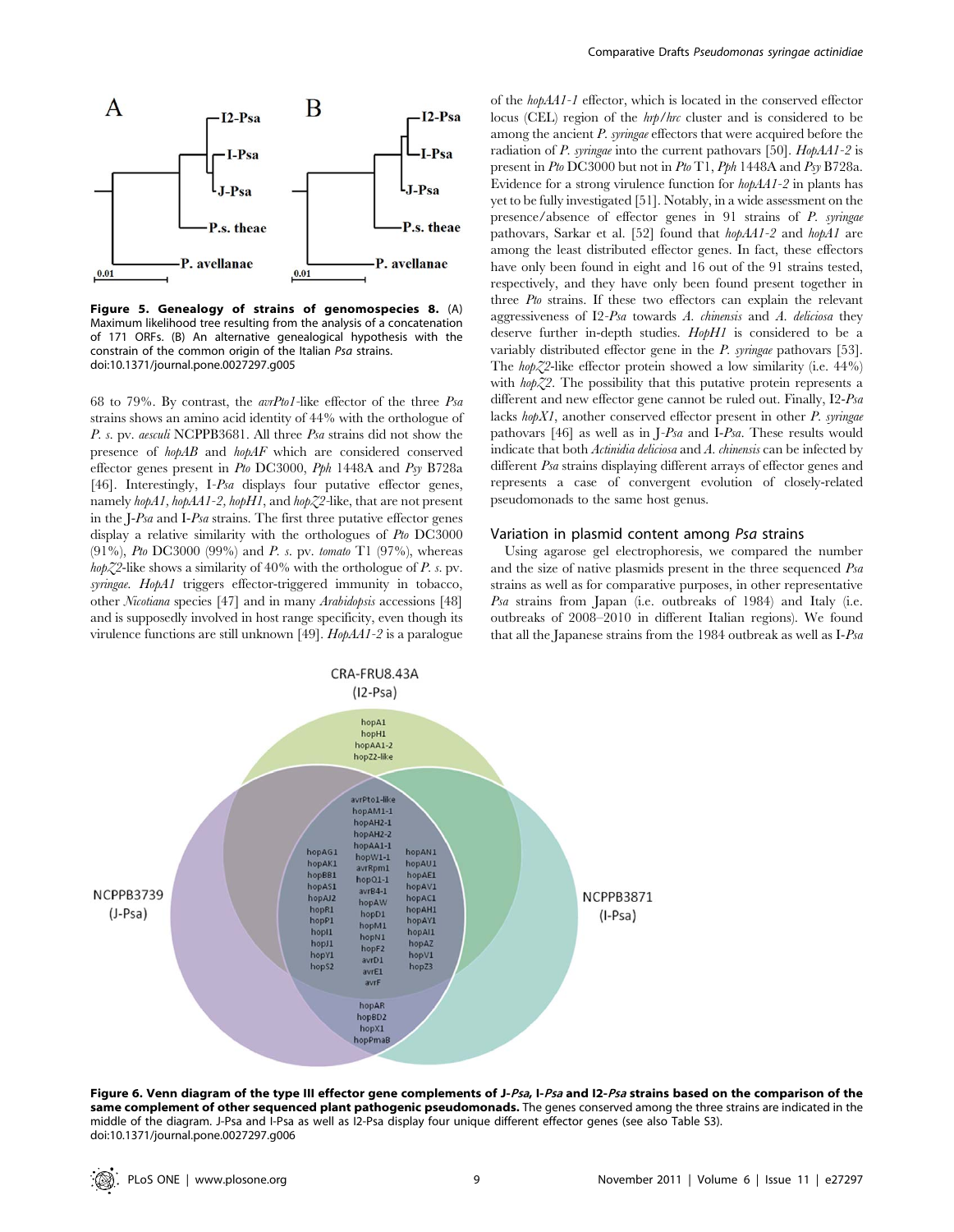harbour a native plasmid of about 50 kb. This plasmid is absent in I2-Psa and in all the other representative Psa strains isolated in Italy during the recent epidemics of bacterial canker on A. chinensis and A. deliciosa (Figure 7). Remarkably, I2-Psa as well as all the other Psa strains obtained during the recent epidemics of bacterial canker in Italy displayed the presence of a plasmid of about 160 kb, not present in both J-Psa and I-Psa. This represent a substantial acquisition of genetic material for I2-Psa. All the three Psa strains has the the repA gene, essential for plasmid replication, of the P. syringae pPT23A-like plasmid family.

# Presence and absence of the phaseolotoxin gene cluster and other toxins

The phaseolotoxin gene cluster,  $argK-tox$ , is located on the chromosome of Pph and Psa. It comprises three tyrosinaserecombinase-encoding genes: txi1, txi2 and txi3, which are located at the left end of the cluster; the phtE locus, which contains ORFs showing homologies to genes encoding amino acid transferases and ARAC family and fatty acid desaturase; and the  $\arg K$  gene which encodes the phaseolotoxin-resistant ornithine carbamoxyltransferase. The cluster is flanked by two regions, ACT059 and ACT094 [54]. Thirty-eight kilobases of the argK-tox cluster of the Pph MAFF302282 and Psa NCPPB3739 (i.e. J-Psa) strains are identical [54]. In our draft, we found that J-Psa and I-Psa contain the phaseolotoxin gene cluster, which display homologies of 99.94% and 99.99%, respectively, whereas I2-Psa does not contain this 38 kb region of the cluster and the flanking regions, ACT059 and ACT094, are contiguous (Figure S2). Some genetic features indicate that the phaseolotoxin cluster, also referred to as the toxisland, has been acquired by P. syringae pvs. phaseolicola and actinidiae through horizontal gene transfer from an unknown species [31,55]. The complete absence of the cluster in many highly virulent Psa strains, as found both in Italy and New Zealand [19,27] would confirm such a hypothesis and indicate the remarkable aggressiveness of the pathovar even without this virulence factor. These findings also indicate the separate but convergent evolution of genetically different pseudomonads as phytopathogens of Actinidia spp. Notably, different types of leaf spot lesions on Actinidia spp. have been noticed during the two outbreaks of bacterial canker of kiwifruit in Italy in 1992 and 2008-2011 (Figure 1), even though necrotic spots surrounded by a chlorotic halo have also been frequently observed during these severe epidemics on A. chinensis in Italy. The presence of genes coding for coronatine, syringomycin and syringopeptin toxins was also checked but none of these toxins is present in the draft genomes of the Psa strains of the present study.

## Copper resistance and antibiotic detoxification

A thorough search for orthologous genes coding for resistance to copper and antibiotics was performed with the draft genomes of the three Psa strains. All strains contain homologues for the copA and  $\alpha$ <sub>0</sub> $\beta$  genes, which are essential for copper resistance [56]. In *P*. syringae,  $\alpha$ *pA* is located in the periplasmic space, whereas  $\alpha$ *pB* is in the outer membrane of the bacterial cell. The other two genes, namely  $\alpha \phi R$  and  $\alpha \phi S$ , which are required for maximum copper resistance were not found. These results confirm a study by Nakajima et al. [57] who found only  $\alpha \rho A$  and  $\alpha \rho B$  in the *Psa* strains, including NCPPB3739, obtained during the initial outbreak of bacterial canker on A. deliciosa in Japan when the regular spraying of copper bactericides was not yet applied to the infected orchards. In addition, all the Psa strains display a vast set of orthologous genes involved in antibiotic resistance. Among the five superfamilies of efflux transporters, Psa has genes belonging to the resistance nodulation division (RND), multi antimicrobial resistance (MAR), multidrug endosomal transporter (MET) and major facilitator superfamily (MFS). Recent studies on the antibiotic resistance mechanism in Gram-negative bacteria, have stressed that resistance greatly depends on the constitutive or inducible expression of active efflux systems [58]. As an example, the disruption of  $MexB$ , a gene of the MAR superfamily, that is also present in Psa strains, dramatically increased the susceptibility of P. aeruginosa to betalactams, tetracyclines, fluoroquinolones and chloramphenicol [58]. In addition, all the Psa strain genomes include genes involved in the enzymatic inactivation of beta-lactams, tellurium and a macrolide ABC efflux protein, macAB, which confers resistance to cycloheximide. All the Psa strain genomes contain  $\alpha m pD$ , a gene coding Nacetyl-anhydromuramyl-L-alanine amidase which cleaves the amide bond between N-acetylmuramoyl and L-amino acids in the bacterial cell wall. Finally, I2-Psa also contains a putative lantibiotic dehydratase domain that has never been found in other phytopathogenic pseudomonads.

# Iron acquisition, nitric oxide and sucrose metabolism and quorum sensing

The three Psa strain genomes encoded a number of genes involved in iron acquisition, such as the siderophore pyoverdine



Figure 7. Plasmid profiles of Psa. Agarose gel electrophoresis to compare the number and size of native plasmids in the genome of Psa strains. The gels show also other representative Psa strains from the outbreak of bacterial canker in Japan (i.e. 1984) and from the current severe epidemics in Italy. See also Materials and Methods. Note as the ca. 50 kb plasmid present in J-Psa and I-Psa is not contained in all the Psa strains isolated from the current epidemic in Italy. By contrast, I2-Psa and other strains obtained from the recent epidemics of bacterial canker in Italy contain a plasmid of about 160 kb.

doi:10.1371/journal.pone.0027297.g007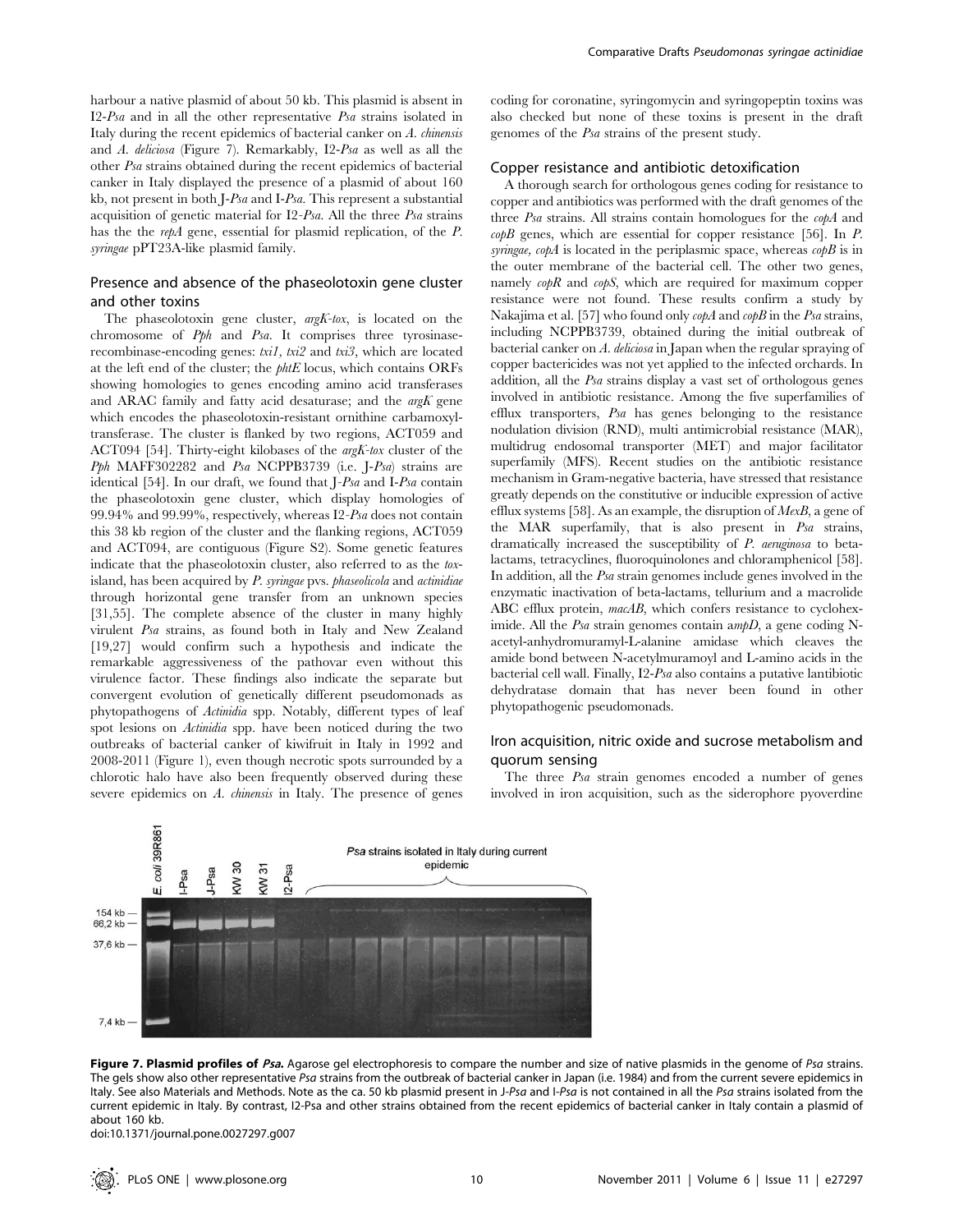and enterobactin involved in the isochorismate synthase and yersiniabactin, a siderophore with a very high affinity for iron. In addition, all the genomes contain the TonB protein. This protein spans the periplasm and is anchored to the cytoplasmic membrane interacting with receptors in the outer membrane to facilitate the uptake of iron-siderophore complexes. In human bacterial pathogens, namely Haemophilus influenzae and H. parainfluenzae, the inactivation of TonB decreased the ability to cause disease [59]. The three *Psa* strains contain two genes involved in the nitric oxide metabolism, namely nitric oxide dioxygenase and anaerobic nitric oxide reductase, with  $100\%$  homology to the same genes in  $P$ . s. pv. aesculi [39]. These genes might protect Psa from the host defence responses incited by nitric oxide. The three Psa strains do not have the 8 kb cluster coding for sucrose utilization that is present in the phloem infecting P. s. pv. aesculi strain 2250 isolated in Great Britain [39]. The quorum sensing system of Psa apperas to differ from the classic LuxR/LuxI of other P. syringae strains. In fact, the genes of LuxI family are absent from these three strains, which display putative LuxR family genes. The repressor genes  $rsaM$  and  $rsaL$  are also absent in the three  $Psa$  genomes.

# Presence of pectolytic enzymes and catabolism of plantderived aromatic compounds

The three Psa strains contain pectin lyase and polygalacturonase genes that display complete identity to the orthologues of Pto T1. These enzymes are also present in the soft-rot bacterium P. marginalis [60]. Similar to other P. syringae pathovars that infect woody hosts, such as P. s. pv. aesculi and P. savastanoi pv. savastanoi [39,40], Psa also displays genes involved in the catabolism of plantderived aromatic compounds using both the cathecol branch of the b-chetoadipate and the protocatechuate 3,4-dioxygenase pathways. In fact, all the Psa genomes encode putative proteins involved in the degradation of anthranilate to catechol (i.e. anthranilate dioxygenase reductase and anthranilate phosphoribosyltranferase) as well as proteins involved in the catabolism of cathecol (cathechol 1,2-dioxygenase, muconolactone delta-isomerase, muconate cycloisomerase N-terminal and dienelactone hydrolase. Moreover, the Psa strains have putative  $\beta$  and  $\beta$  and  $\beta$ genes encoding the two subunits  $(\alpha \text{ and } \beta)$  of protocatechuate 3,4dioxygenase, an enzyme involved in the degradation of protocathecuate, which is present in soil-inhabiting bacteria.

# Differential multiplication trend of Psa strains in Actinidia spp. leaves and pathogenicity test to tomato

Field evidence from the recent epidemics of bacterial canker in Italy indicate that the current  $P<sub>5a</sub>$  population  $(12-P<sub>5a</sub>)$  is aggressive to both A. chinensis and A. deliciosa. In the latter species, I2-Psa incited more severe symptoms compared with the Psa population of the past outbreaks in Italy  $(I-Psa)$  when solely A. deliciosa was cultivated. Inoculations of A. deliciosa and A. chinensis leaves revealed different multiplication trends between J-Psa, I-Psa and I2-Psa (Figure 8). In fact, I2-Psa performed better than J-Psa and I-Psa in A. chinensis leaves. I2-Psa performed well also on A. deliciosa, although not as well as I-Psa and J-Psa, as three weeks after the inoculation still showed high cell levels (i.e. between  $10^5$  and  $10^6$ cfu/ml). Conversely J-Psa and I-Psa, that reached a cell concentration of about  $10^{10}$  cfu/ml 3–4 days after the inoculation with either  $10^3$  or  $10^6$  cfu/ml when inoculated in A. deliciosa leaves, only grew poorly in A. chinensis leaves where the cell concentration of the strains decreased significantly 21 days after the inoculation. The control leaves did not show any sign of infection. These results indicate that the Psa population currently causing severe damage in Italy and New Zealand is capable to infect both Actinidia species,

whereas the Psa population causing outbreaks of bacterial canker to cv. Hayward in Japan and Italy about 20–25 years ago displays more affinity for A. deliciosa. The three Psa strains incited a typical hypersensitivity reaction on tomato leaves, whereas PtoDC3000 caused typical symptoms of bacterial speck.

# **Discussion**

Through Illumina sequencing technology, we have performed a genome-wide survey of genetic variation in Psa strains, the causative agent of bacterial canker of Actinidia spp. worldwide. This study has determined putative variable genomic regions and sets of genes related to the pathogenicity and virulence that could differentially modulate the aggressiveness of pathogen populations towards Actinidia species as well as genes involved in the environmental fitness and adaptation of the bacterium in planta. We confirmed that the re-emerging wave of bacterial canker to A. deliciosa and A. chinensis is being raised by a population of  $P$ sa (i.e.,  $I2-Psa$ ) distinct from the population that has led to past outbreaks in Japan and Italy (i.e. J-Psa and I-Psa) [10,12]. Moreover, we stress that the current epidemics of bacterial canker are being caused by a Psa population that, most probably, did not originate from that found in Italy about 20 years ago. The origin of this new epidemic wave has rised a large debate worldwide, and it has not been easy to provide convincing answers using conventional approaches. Conversely, the large amount of sequence data obtained in this work has provided unmatched solidity to the reconstructed genealogy of the Psa strains examined.

We refined the taxonomic position of Psa within genomospecies 8 sensu Gardan et al. [7] using MLST analysis and housekeeping genes, and we found that  $Psa$  is phylogenetically closer to  $P$ . s. pv. theae than to P. avellanae. Our analysis, performed with all nine genomospecies (except genomospecies 7) currently circumscribes the majority of the P. syringae pathovars and related phytopathogenic pseudomonads and also confirms that the genomospecies 3, including Pto, is the most closely-related cluster. The very high genetic similarity between Psa and P. s. pv. theae, a phytopathogen so far reported solely in Japan, reinforces the assumption that Psa might be of Asian origin. In fact, there are several reports on the occurrence of this pathogen isolated from both A. chinensis and A. deliciosa in China [15,16,20,21], South Korea [11,13,22] and from A. deliciosa and wild A. arguta and A. kolomikta plants in Japan [10,23,24]. The possibility of an Asian origin has been already argued [23].

However, some of the genetic features found in the Psa strains of the past and recent epidemic in Italy and New Zealand indicate that different evolutionary routes have been followed by the ancestor(s) of the two different Psa populations which are represented by J-Psa/I-Psa and by I2-Psa. Our genome-wide analysis indicated that the two strains J-Psa and I-Psa, which were isolated in different years from the same kiwigreen cultivar, in geographically distant areas that were affected by outbreaks of bacterial canker of different severity, are extremely similar. This evidence indicates the major role of climatic conditions on the epidemic of bacterial canker to A. deliciosa. Furthermore, our comparative study of Psa strains shows that despite the apparent prevalence worldwide of a clonal population, a reservoir of diversity of the pathogen has been maintained, which has allowed for a new population, represented by I2-Psa, to emerge about 25 years later from an independent evolutionary line with different genetic characteristics and enhanced epidemic potential. Bacterial canker caused by Psa to both A. chinensis and A. deliciosa has also been recently reported in New Zealand. The molecular typing performed using the MLST analysis of seven housekeeping genes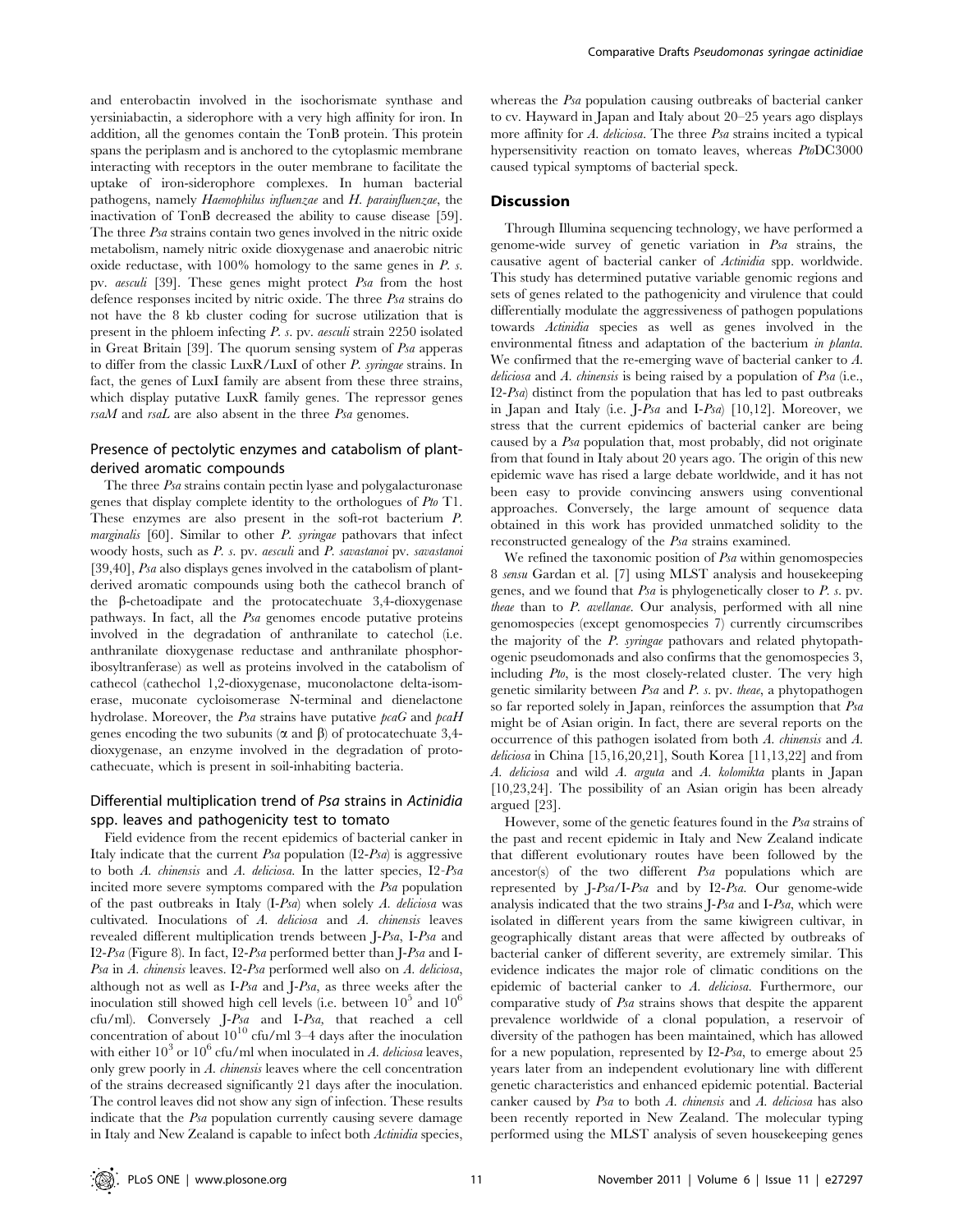

Figure 8. Multiplication trends of Psa strains in Actinidia species. Multiplication in A. deliciosa cv Hayward (a) and in A. chinensis cv Hort16A (b) leaves. Bacteria were inoculated at  $1-2\times10^3$  and  $1-2\times10^6$  cfu/ml. Data represent the mean log of bacterial cell number and standard deviation (SD) as obtained from eight inoculation sites per each sample. doi:10.1371/journal.pone.0027297.g008

and the detection of 12 effector protein genes allowed to ascertain that the Psa strains of the current epidemics in Italy, here represented by I2-Psa, are identical to those highly virulent strains found in New Zealand, which also lack of the phaseolotoxin gene cluster [27]. Notably, in that country, another Psa population, genetically different and less virulent (i.e. apparently causing only leaf spots) than I2-Psa but capable to infect both kiwigreen and kiwigold has also been identified. Such a population also differs from the two other genetically different Psa populations of the past outbreaks of bacterial canker on A. deliciosa in Asia (i.e. Japan and South Korea) and has been retained as endemically in New Zealand [27]. Whether the highly virulent Psa population currently causing severe economic losses to A. chinensis and A. deliciosa in Italy and New Zealand originated in the area of the origin of the pathogen or from the less virulent endemic Psa population recently isolated in New Zealand still remain to be verified. However, during the last 30 years, four genetically distinct Psa populations have infected, to different extents, different Actinidia species on different continents which is a remarkable case of multiple convergent evolution of phytopathogenic pseudomonad populations of the same pathovar to one single plant genus.

We cannot establish with certainty the origin of this re-emerging wave of bacterial canker in Italy although a likely scenario could be hypothesised. The past outbreaks only caused leaf spot and twig die-back but never the death of thousands of plants. The current I2-Psa population could have been introduced from abroad through latently infected propagative material or infected pollen. Once established in central Italy, it further reached the other Italian regions by means of latently infected propagative material.

We also found, by assessing the  $Psa$  growth in the leaves, that  $A$ . deliciosa cv. Hayward was more susceptible than A. chinensis cv. Hort16A when inoculated with the Psa strains causing past outbreaks of bacterial canker in Japan and Italy. By contrast, I2- Psa multiplication trend was higher in A. chinensis. However, a relevant inoculum was also found in A. deliciosa three weeks after the inoculation, thus confirming that the re-emerging wave of bacterial canker has been caused by a Psa population that has a high fitness for both Actinidia species. In the Latium region (central Italy), A. *chinensis* probably largely contributed to the very rapid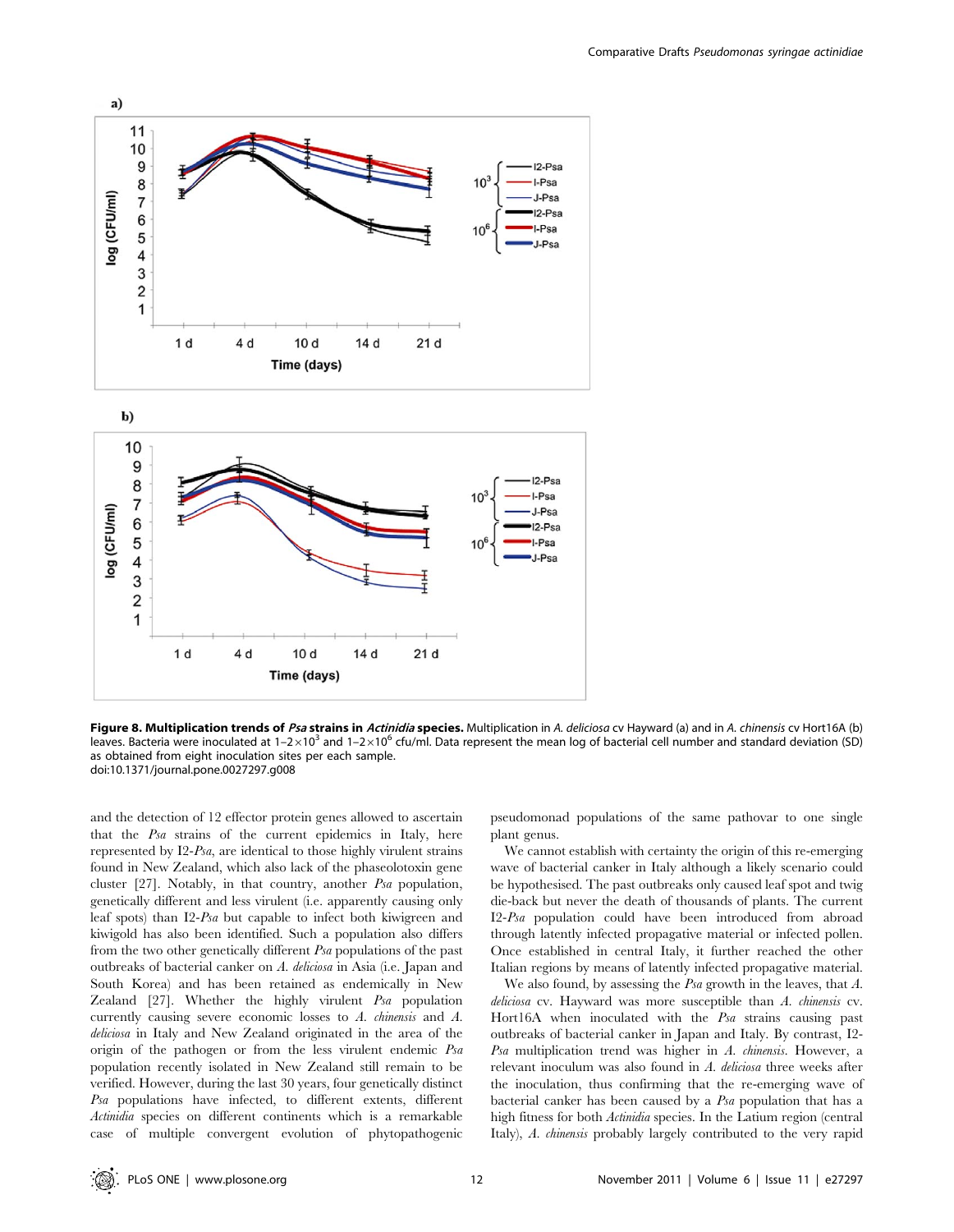expansion of such population in the area of kiwigold cultivation, which also acted as reservoir of infection for A. deliciosa.

The question then arises as to how this new highly virulent Psa population originated. The importance of stress factors in promoting bacterial evolution has been recently pointed out. In fact, under stress condition in the host (i.e. nutrient deficiency outside the host, attack by antimicrobial compounds inside the host, and low temperatures), the bacterial competency to uptake DNA is activated and the pathogen can acquire exogenous genetic material that could help it to escape from the stress [61]. In addition, a possible loss of mobile genetic elements carrying avirulence genes can lead to an enhanced virulence [62]. I2-Psa does not have the 50 kb plasmid and the phaseolotoxin gene cluster present in J-Psa and I-Psa but has gained a 160 kb plasmid and a putative prophage that does not occur in the other population. It remains to be verified if any of these stress factors could have promoted the rise of such new Psa population. We did not investigated in details the structure of plasmids but, similarly to other P. syringae pathovars, the three Psa strains have the repA gene that is retained essential for the replication of the pPT23A-like plasmid family [63].

One of the more striking pieces of evidence of the difference between the two populations is the presence of the phaseolotoxin gene cluster, argK-tox, in J-Psa and I-Psa and its absence in I2-Psa and in all the other strains of the current epidemic assessed so far in Italy and New Zealand [19,27]. Phaseolotoxin is considered a major virulence factor for both Psa and Pph [21,64]. The argK-tox gene cluster is located on the chromosome and was supposedly acquired through lateral gene transfer from bacteria distantly related to  $P$ . syringae or from non pathogenic or avirulent  $P$ . syringae strains [54,55]. Additionally, one Psy strain, which was isolated from Vicia sativa, displays such a gene cluster [65], although it showed a nucleotide identity of only 85,3% with that displayed by Psa and Pph [66]. The presence of the argK-tox cluster in one variable region of the J-Psa and I-Psa genomes confirms the acquisition of such genetic trait by lateral gene transfer. Also within *Pph* have been found many pathogenic strains lacking the phaseolotoxin cluster but very aggressive, similarly to I2-Psa, towards their host plant [67]. Tamura et al. [29], using an  $argK-tox$ mutant of KW11 (J-Psa) found that the bacterium induced the same type of symptoms in the plant similar to the wild-type, except for the chlorotic halo surrounding the leaf spots. However, the toxin did not promote bacterial growth in planta. It has been postulated that phaseolotoxin, by inhibiting ornitine-carbamoxyltransferase, can reduce or inhibit the growth of other microorganisms [64]. The high identity of the argK-tox clusters found in strains of Psa and Pph suggests a recent acquisition of the cluster by the two pathovars [66]. The worldwide occurrence of many highly virulent strains lacking the argK-tox gene cluster in both Psa and Pph allows us to speculate that the ancestral genomes of these two phytopathogens did not include the phaseolotoxin gene cluster.

Other differences between the two Psa populations were found by the assessment of the effector protein genes. The three strains display an identical core repertoire of 33 hop and 6 avr effector genes. However, the Psa strains also possess some unique effector protein genes. HopX1, hopAR, hopBD2 and hopPmaB are unique to J-Psa and I-Psa, whereas hopA1, hopAA1-2, hopH1, and hop $Z^2$ -like are unique to I2-Psa. Such a different effector repertoire found in the three Psa strains might account for the differential aggressiveness showed by the pathogen to Actinidia species. However we still do not know the roles played by these effector genes in terms of pathogenicity and host range for the pathovar actinidiae. In a recent extensive study regarding the evolution of pathogenicity within the P. syringae complex, Baltrus et al. [68] sequenced also a Psa strain, namely MAFF302091, isolated from A. deliciosa in Japan, in 1984 in the Kanegawa district. Interestingly, this strain differs from J-Psa, isolated in Shizuoka district, for the presence/absence of some effector genes. This would indicate that each single strains might possess a distinct effector repertoire. In a comparative study on the occurrence of effector genes in many P. syringae strains, also Sarkar et al. [69] analysed Psa MAFF302091. Similar to J-Psa, also Psa MAFF302091 also does not contain  $hopA1$  and  $hopA1-2$ . Noteworthy, these two effectors are rarely found contemporarily present in the 91 P. syringae strains tested and only three Pto strains showed such effectors in their repertoire [69]. However, our pathogenicity test showed that the three Psa strains did not cause infection to tomato. Vanneste et al. [70] claimed that hopA1 was also present in I-Psa but, according to the genome sequencing, their results appear as an artifact.

Phages, prophages and their morons (i.e. DNA elements inserted between a pair of genes in one phage genome) are known to shape the pathogenicity and virulence of bacterial pathogens and their presence within the bacterial genome can largely contribute to the genetic and phenotypic diversity of bacteria and to the emergence of pathogenic variants [71]. In fact, by carrying various elements contributing to virulence, prophages can also contribute to the individuality of bacteria strains as found in Salmonella, Lactobacillus and Burkholderia [71,72,73]. In Xylella fastidiosa, the causative agent of infectious diseases of many cultivated crops, prophage-associated chromosomal rearrangements and deletions have been found to be largely responsible for strain-specific differences [74]. Interestingly, in a variable region of I2-Psa, we found the presence of many putative proteins related to the assembly and acquisition of prophage PSPPHO6, which are also present in Pph 1448A. It remains to be ascertained if there is a link between the relevant virulence of I2-Psa to Actinidia spp. and the presence of this prophage which was acquired by horizontal gene transfer and if it could have contributed to the further adaptation of Psa to Actinidia spp.

It is interesting to observe that all three Psa strains sequenced here were isolated from leaf spot symptoms but display a set of genes involved in the degradation of lignin derivatives and other phenolics. In fact, similarly to other P. syringae pathovars associated with woody hosts such as P. syringae pv. aesculi and P. savastanoi pv. savastanoi and to P. putida, a soil-inhabiting species [39,40], the three Psa strains have genes putatively related to the degradation of the anthranilate to the cathecol branch of the  $\beta$ -ketoadipate pathway and to the protocatechuate degradation via the protocathechuate 4,5-dioxygenase pathway. These pathways allow for the utilisation of unsubstituted lignin-related compounds and other plant derived phenolic compounds such as mandalate and phenol [75]. This could explain one of the most striking symptoms induced by Psa on Actinidia spp., the extensive degradation of the woody tissues of the main trunk and leaders mainly occurring during winter. In Italy, I2-Psa incites canker of larger dimensions on A. chinensis cultivars compared to A. deliciosa and sometimes also causes the complete destruction of all external woody tissues, as shown in Figure 1c. It is also worth noting that I2-Psa survived more than 45 days in infected A. chinensis twigs that were pruned and subsequently brought into the lab, without receiving any amendment (i.e. water) (Marcelletti and Scortichini, unpublished data).

The fact that Psa strains can infect both herbaceous (i.e. leaves and young twigs) and woody tissues of the same host plant could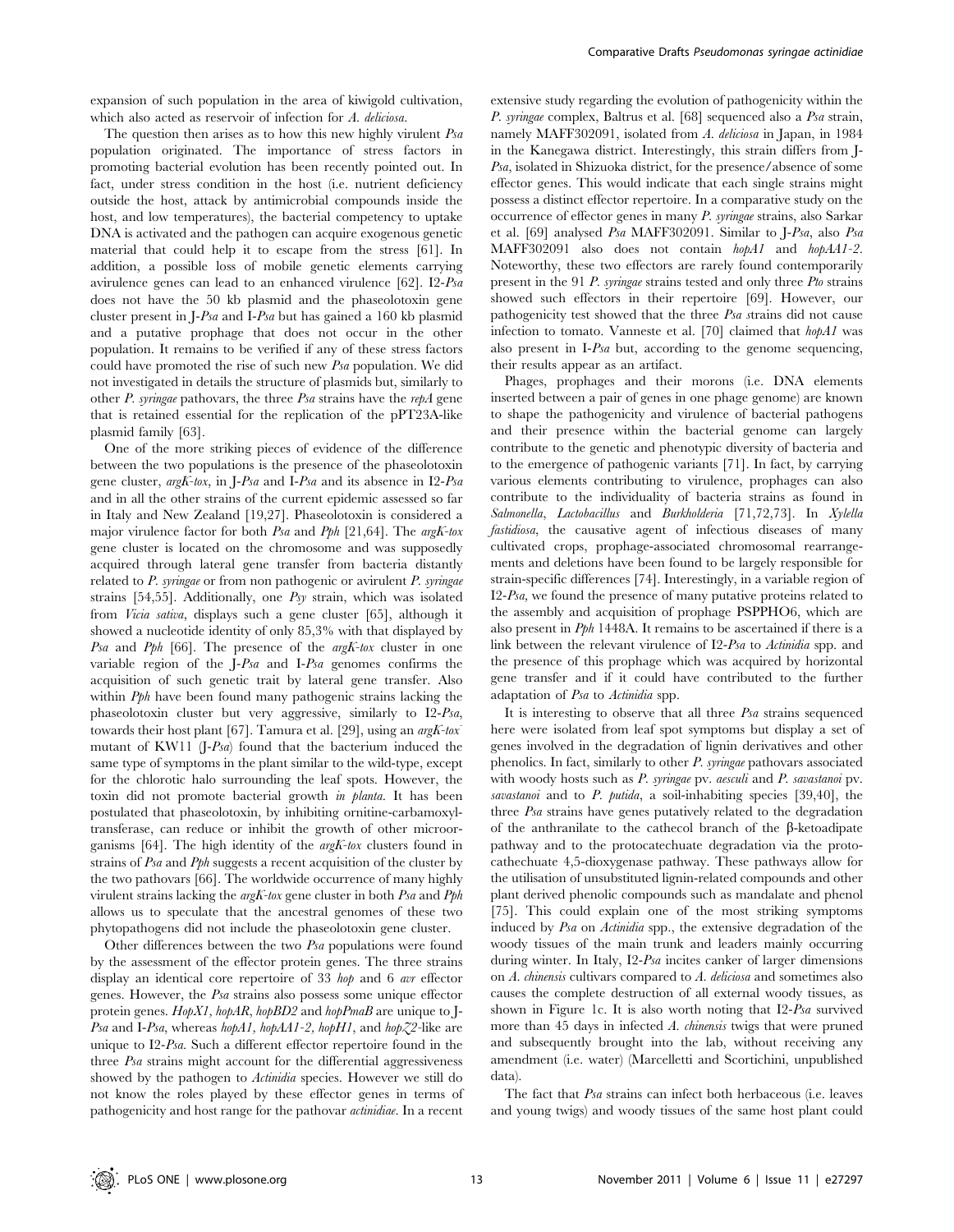mean that differential set of genes are activated when the pathogen is multiplying and infecting different organs of the plant. It would be interesting to further investigate the P. syringae complex to determine whether the capability of infecting herbaceous tissues appeared before or after that of infecting woody tissues.

All Psa strains display also sets of genes that are virulence factors or are important for the survival of the bacterium in planta or for competing with other micro-organisms. In fact, Psa has genes involved in the inhibition of nitric oxide metabolism, namely nitric oxide dioxygenase and anaerobic nitric oxide reduction [76]. Nitric oxide plays a fundamental role in plant disease resistance by acting as a signal-inducing plant gene to synthesise defense-related compounds [77]. The inhibition of nitric oxide synthesis consequently promotes the bacterial growth in planta.

Psa strains contain  $\alpha$ *pA* and  $\alpha$ *pB*, genes that play a key role in copper resistance [56]. Copper ions are essential for bacterial species but can incite toxic cellular effects if levels of free ions are not controlled. It has been observed that strains of P. syringae with no known history of exposure to copper selection accumulate copper and are resistant. In these bacteria, copper accumulation may have a beneficial role other than in resisting high levels of copper [56]. Interestingly, Nakajima et al. [57] found that at the beginning of bacterial canker outbreaks in Japan (i.e. 1984–1987) all the Psa strains displayed solely copA and copB. However, after repeated spray treatments with copper-based bactericides, the Psa strains also showed additional genes responsible for the maximal resistance to copper, namely  $\alpha \rho R$  and  $\alpha \rho S$ .

Psa can counteract the lethal effect of antibiotics by means of multidrug efflux pumps of the multidrug resistance systems encoded by chromosomal genes. These features apparently confer a relevant fitness for the in planta growth of Psa. Notably, I2-Psa also displays a lantibiotic dehydratase protein that might putatively inactivates this class of antibiotics which is produced by Grampositive bacteria and characterised by its high specific activity against multidrug-resistant bacteria [78].

The efficient uptake and utilisation of iron through siderophores is regarded as an important virulence factor for phytopathogenic pseudomonads, especially in iron-limited environments [79]. The Psa strains have a set of genes coding for the production of siderophores such as pyoverdine, haemin, enterobactin and yersiniabactin. These last two siderophores are primarily described in the Enterobacteriaceae, and they are characterized by a very high affinity for iron [80,81]. Similar to P. s. pv. aesculi, Psa strains also contain hemagglutinin-like proteins. Although they have not been investigated in pseudomonads, in other phytopathogenic bacteria such as Erwinia chrysanthemi, Xylella fastidiosa and Xanthomonas oryzae pv. oryzae these protein have been shown to specifically act in adhesion between the bacterial cell and the plant host cell [82,83].

One laboratory claimed that Psa NCPPB3871 (I-Psa) which was directly received from the National Collection of Plant Pathogenic Bacteria, is not to be a genuine  $P$ sa strain [84]. We and other labs [66] did not find such discrepancy. A putative contamination in the former lab could have occurred.

The comparative genome-wide analysis performed with these three Psa strains representing two different populations of the pathovar, provides important insights into the evolution and adaptation of this pathogen to Actinidia spp. and highlights how a virulence factor like the phaseolotoxin can be lost without decreasing the relative virulence of the bacterium. We also demonstrate how the mobile arsenal of phytopathogenic bacteria (i.e. plasmids and prophages) can be lost and gained by populations of the same pathovar that, consequently, can modulate their virulence accordingly.

## Materials and Methods

#### Bacterial strains

Psa NCPPB3739 is the type strain of the pathovar and was isolated in 1984, in Japan (Shizuoka district) from a leaf spot lesion of A. deliciosa cv. Hayward [10]. Psa NCPPB3871 was isolated in 1992 in the Roma province (central Italy) from a leaf spot lesion on A. deliciosa cv. Hayward [12]. Psa CRA-FRU 8.43 was isolated in the province of Latina (central Italy) from a leaf spot lesion of A. chinensis cv. Hort16A [14,19], and is the first isolate from the epidemic of bacterial canker currently causing severe damage to the cultivation of A. chinensis and A. deliciosa in Italy [25]. In this paper, the Psa strains are referred to as J-Psa (NCPPB3739), I-Psa (NCPPB3871) and I2-Psa (CRA-FRU 8.43). Figure 1 shows the symptomatic leaves of A. deliciosa and A. chinensis in Italy from where isolations were performed. For this study, the  $P$ sa strains were maintained on nutrient agar amended with 5% w/v sucrose (NSA) and incubated at  $25\pm1^{\circ}C$ :

#### Library preparation and Illumina sequencing

Bacterial genomic DNA was extracted from 1 ml of overnight J-Psa, I-Psa and I2-Psa cultures grown in KB broth DNA using a Wizard DNA purification kit (Promega Italia, Padova, Italy) following the manufacturer's instructions. DNA was measured and checked for quality using a NanoDrop (NanoDrop products, Wilmington, DE, USA). A total of 10 µg of DNA from each sample was fragmented by incubation for  $70$  min with  $5 \mu$ l of dsDNA Fragmentase (New England Biolabs MA, USA). The reaction was stopped with EDTA and purified using a QIAquick PCR purification kit (QIAGEN, Hilden, Germany). The eluate was end repaired using an End Repair kit (New England Biolabs, MA, USA) for 30 min at  $20^{\circ}$ C. The end-repaired DNA was Atailed for 30 min at  $37^{\circ}$ C using a d-A Tailing kit (New England Biolabs, MA, USA). After purification using the MinElute purification kit (QIAGEN), the DNA was ligated using Quick T4 DNA ligase (New England Biolabs) to 500 pmol of Illumina adaptors that had been previously annealed by heating at  $98^{\circ}$ C for 3 min and then slowly cooling to  $16^{\circ}$ C in a thermocycler. After further purification using the MinElute purification kit (QIAGEN), 1 µl of each reaction was quantified by labelling with biotin, spotted on nitrocellulose after a serial dilution, and detected using an anti-biotin-AP conjugate (Roche Diagnostics, Monza, Italy) following manufacturer's instructions. Equal amounts of DNA from samples were pooled together and size fractionated by 2% MS-6 agarose (Conda, Madrid, Spain) gel electrophoresis in TAE buffer at 120 V for 60 min. Gel slices containing DNA in the 400 to 600 bp estimated range were cut and purified using QIAquick gel extraction kit (QIAGEN) and used for sample preparation according to the protocol for genomic DNA sequencing using the Illumina Genome Analyser IIx (Illumina, USA). The samples were run at the Istituto di Genomica Applicata (Udine, Italy).

The Illumina sequencing provided complessively nearly 10 millions 100 nt reads from the genomic DNA of the three Psa strains that passed the quality check. This amount of sequence represents approximately 27.7, 67.6 and 61.2 X coverage for J-Psa, I-Psa and I2-Psa, respectively, i.e. the expected genomic size of these strains, based on the previously sequenced genomes of the P. syringae pathovars is 6 Mb.

# Whole-genome assembly and alignment of Illumina genomes

Paired reads of 100 nts were assembled into contigs using the de novo (i.e. without using a reference genome) assembly option of the CLC genomic workbench (CLC-bio, Aarhus, Denmark). Contigs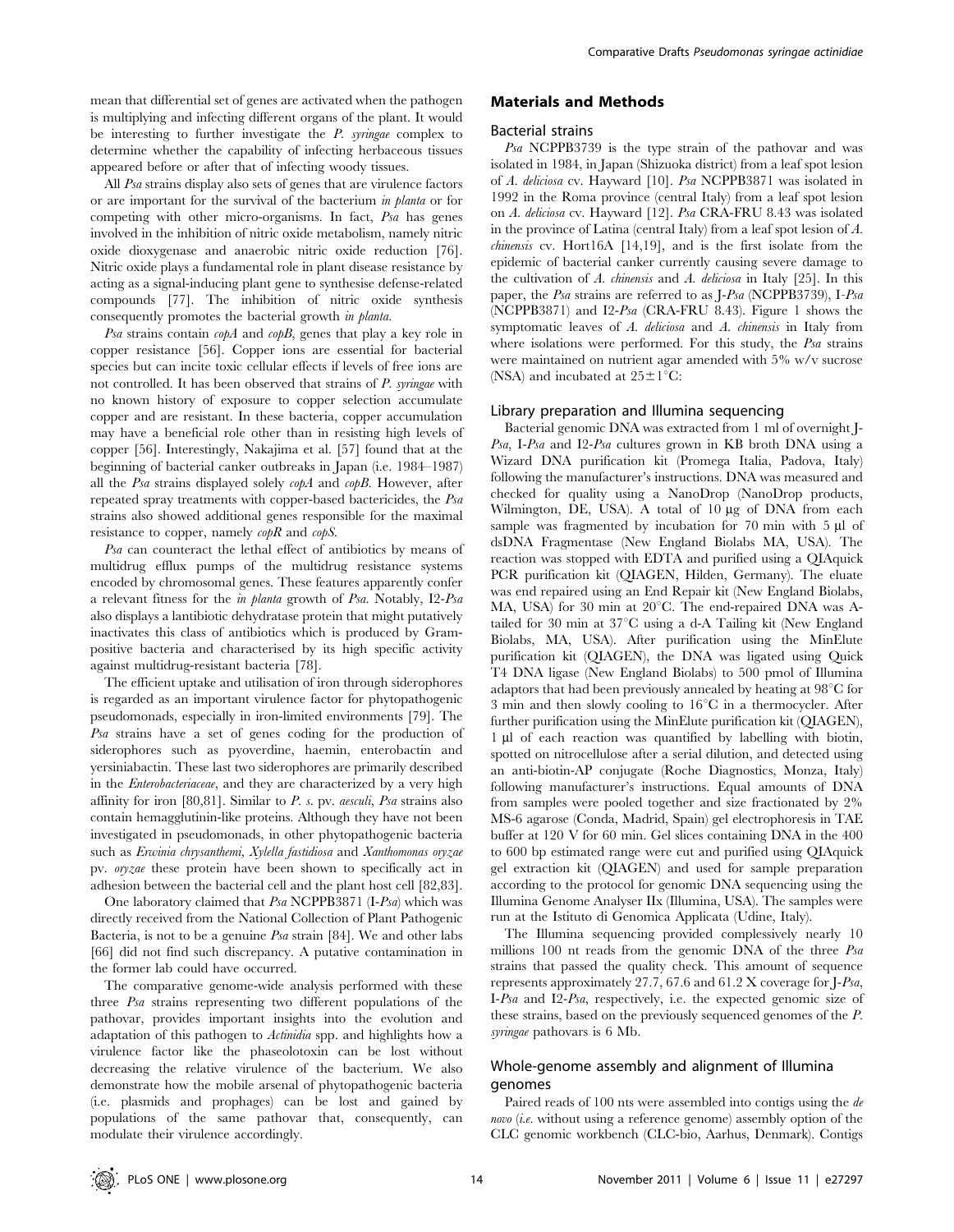sequences were scanned for ORFs by GLIMMER, version 3.02. [85] which had been previously trained on the complete genome sequences of Pseudomonas syringae pv. tomato strain DC3000 (NC\_004578.1, i.e. Pto DC3000), P. s. pv. phaseolicola strain 1448A (NC\_005773.3, i.e. Pph 1448A), and P. s. pv. syringae strain B728a (NC\_007005.1, *i.e. Psy* B728a). The putative proteins were annotated against the RefSeq database using a PERL script for recursive BLASTX searches. Additional genome sequence analyses was performed with the aid of the software packages MUMMER [86] and MAUVE [87]. Several ad hoc PERL scripts were developed to assist the comparison of genome sequence draft and its putative protein complement with respect to each one of the three Psa strains and Pto DC3000, Pph 1449A and Psy B728a. Additional assessment of the effector genes repertoire was performed upon the paper of Baltrus et al. [68]

# Protein categorization and searching for variable regions in Psa genomes

For each strain, all predicted proteins were ordered by role categories according to TIGRFAMs. In addition, for each Psa strain the presence along the genomes of variable regions was also analysed. Such genomic regions were identified by the following criteria using MAUVE and an ad hoc script PERL ''island finder'' a) DNA region larger than 10 kb in a contig that appeared as a gap in the genome alignment and b) different G+C content with respect to the average content of the three Psa strains, which was performed using the tool: http://www.sciencebuddies.org/ science-fair-projects/projectideas/GenomGCcalculator. These regions were retained as good candidates to be the results of horizontal gene transfer [88].

#### Phylogeny

All the sequences used in the MLST analysis to build the phylogenetic trees were edited and aligned using ClustalW 1.83 (http://www.ebi.ac.uk/tools/clustalw2/) and concatenated using Geneious 5.1.4 (http://www.geneious.com/). The phylogenetic tree built using the neighbor-joining (NJ) algorithm was obtained using the Splits-Tree software [89] and the Hamming distances method using three housekeeping gene fragments, namely gyrB,  $rpoB$  and  $rpo$ , for a total of 1,646 bp. Bootstrap analysis was performed using the same software. The program TOPALi version 2.5, available at (http://www.topali.org/) [90], was used to determine the best model of evolution for the second phylogenetic tree based on maximum likelihood (ML) algorithm using six housekeeping fragment genes, acnB, fruK, gltA, pgi, rpoB and rpoD, for a total of 2,926 bp. The PhyML [91] method was used to determine the best model of evolution for the ML analysis. Both the hierarchical likelihood ratio test (hLRT) and the standard Akaike Information Criterion (AIC) were used to evaluate the model scores. Bootstrap analysis was performed using the same software. The hypotheses about the genealogy of the Psa strains were tested using the likelihood-ratio test for monophyly which was developed by Huelsenbeck et al. [92]. Likelihoods were estimated using the Phangorn module [93] of the statistical package R (R development core team, 2007). The significance of the likelihood ratio was estimated by parametric bootstrap according to Huelsenbeck et al. [92] by simulation of 1,000 replicated datasets generated with Indel-Seq-Gen [94].

## Analysis of plasmid content

Plasmid isolation was performed using the  $PureYield^{TM}$  Plasmid Miniprep System (Promega, Madison, WI, U.S.A.) protocol. The strains submitted for plasmid detection were the object of this

study as well as Psa KW30 and Psa KW31, which were isolated in 1984 in Japan from leaf spot lesions of A. deliciosa cv. Hayward [10] and additional 11 Psa strains isolated in different regions of Italy during current epidemics [14,25,42]. Plasmids from Escherichia coli strain 39R861 were used as molecular weight marker [95].

# Multiplication of Psa in Actinidia spp. leaves and pathogencity test on tomato

To compare the capability of infection in different Actinidia spp., we artificially inoculated both A. chinensis and A. deliciosa leaves with all three of the sequenced Psa strains. For inoculation, bacteria were grown for 48 h on NSA, at  $25\pm1^{\circ}C$ , and the plants were covered 24 h before the inoculation with a plastic bag. Leaf areas of approximately 1 cm in diameter on one-year-old potted A. deliciosa cv Hayward and A. chinensis cv Hort16A plants were inoculated using a needleless sterile syringe with a bacterial suspension in sterile saline (0,85% NaCl in distilled water) at the concentrations of  $1-2\times10^3$  and  $1-2\times10^6$  cfu/mL. For each thesis, 10 leaves were inoculated in four sites. Control plants were treated using solely sterile saline. To determine bacterial growth in planta, leaf disks of about 0,5 cm of diameter were sampled from each species and inoculation site at regular intervals and ground in 1 mL of sterile saline, and serial ten-fold dilutions were spotted onto NSA medium. Colonies were counted two days after incubation at  $25\pm1^{\circ}$ C. According to a comparative study on host-specific virulence factors and effector genes [54], it has been observed that the contemporary presence of the effector genes  $h \circ \rho A A1-2$  and  $h \circ \rho A1$  in single strains is quite rare. Only three Pto strains displayed such a combination. To verify that Psa, in particular I2-Psa showing such effector genes, can multiply and also infect tomato plants, we performed a pathogenicity test by inoculating potted-seedlings of Lycopersicon esculentum (tomato) cv Lancelot. The inoculation was performed as described above and Pto DC3000 was used as positive control. Symptoms caused by inoculation of the three Psa strains were observed and compared with those caused by Pto DC3000.

## Supporting Information

Figure S1 Evolutionary relationships of Psa strains to other phytopathogenic pseudomonads. Phylogenetic relationships were estimated from concatenated sequences from six housekeeping genes, acnB, fruK, gltA, pgi, rpoB and rpoD (2,926 bp), using the maximum likelihood (ML) algorithm. Bootstrap values are reported at each branching. P. putida was used as outgroup. (DOC)

Figure S2 Presence and absence of phaseolotoxin in Psa strains. Diagrammatic representation of the phaseolotoxin gene cluster,  $argK-tox$ , and the flanking regions. The phaseolotoxin cluster is present in J-Psa and I-Psa (upper part) but not in I2-Psa (lower part).



Table S1 Variable regions (VR) found in the draft genome of I2- Psa compared with J-Psa and I-Psa draft genomes. (DOCX)

Table S2 Categorization according to TIGRFAMs of protein complement displayed by the draft genome of I2-Psa. (XLS)

Table S3 Similarity of the type III effector protein genes complement of J-Psa, I-Psa and I2-Psa compared with the same complement of other sequences plant pathogenic pseudomonads. (XLS)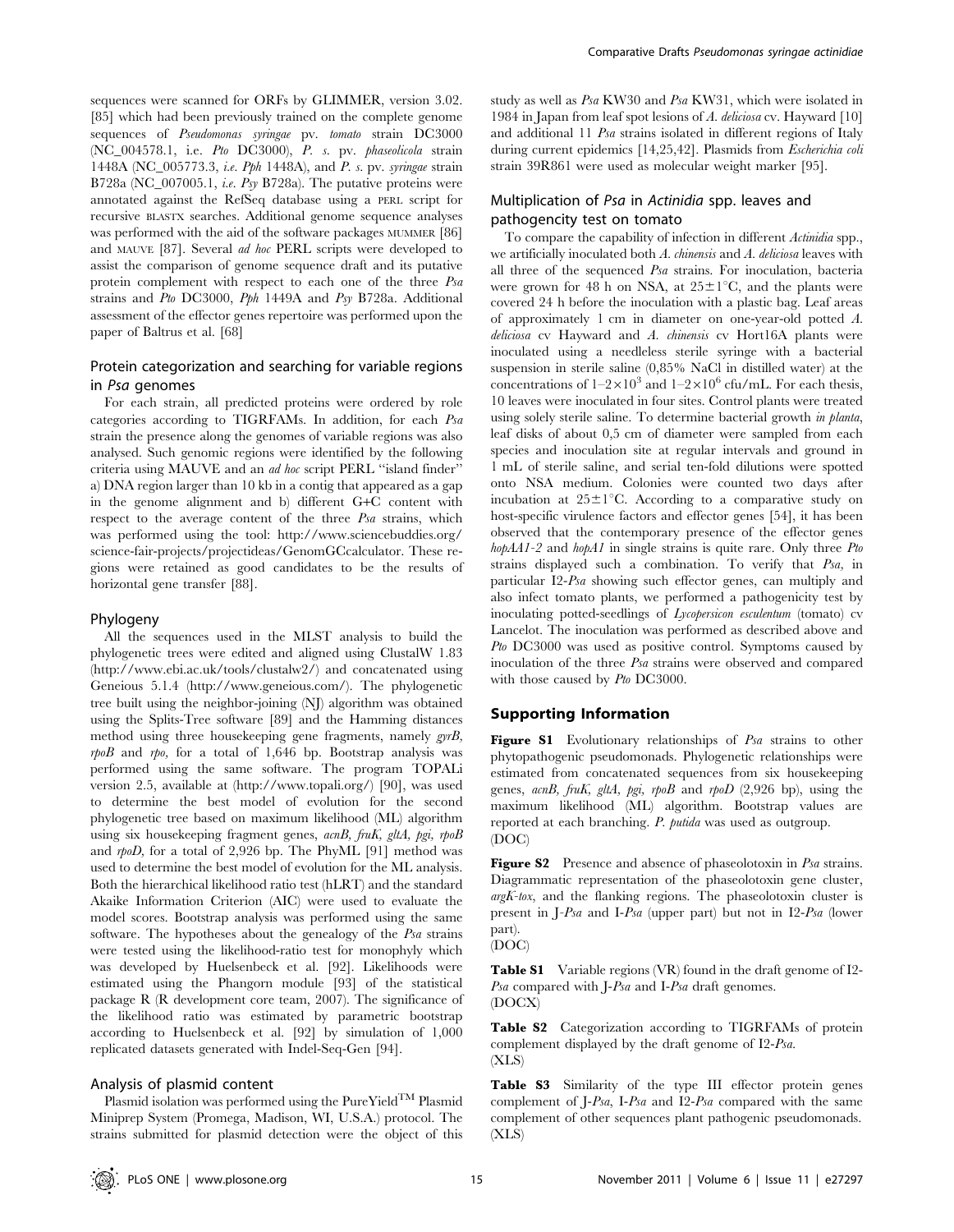## Acknowledgments

We thank Robert W. Jackson of School of Biological Sciences, Reading, United Kingdom for having supplied the E. coli strain 39R861.

#### References

- 1. Amato P, Parazols M, Sancelme M, Laj P, Mailhot G, et al. (2007) Microorganisms isolated from the water phase of trophospheric clouds at the Puy de Dome: major groups and growth abilities at low temperatures. FEMS Microbiol Ecol 59: 242–254.
- 2. Morris CE, Sands DC, Vinatzer BA, Glaux C, Guilbaud C, et al. (2008) The life history of the plant pathogen Pseudomonas syringae is linked to the water cycle. ISME J 2: 321–334.
- 3. Stavrinides J, Mc Closkey JK, Ochman H (2009) Pea aphid as both host and vector for the phytopathogenic bacterium Pseudomonas syringae. Appl Env Microbiol 75: 2230–2235.
- 4. Seshu Kumar G, Jagannadham MV, Ray MK (2002) Low-temperature-induced changes in composition and fluidity of lipopolysaccharides in the Antarctic psychrotrophic bacterium Pseudomonas syringae. J Bacteriol 184: 6746–6749.
- 5. Agrios GN (2005) Plant Pathology 5th edition, Academic Press. 952 p.
- 6. Bull CT, De Boer SH, Denny TP, Firrao G, Fischer-Le Saux M, et al. (2010) Comprehensive list of names of plant pathogenic bacteria, 1980-2007. J Plant Pathol 92: 551–592.
- 7. Gardan L, Shafik H, Belouin S, Broch R, Grimont F, et al. (1999) DNA relatedness among the pathovars of Pseudomonas syringae and description of Pseudomonas tremae sp. nov. and Pseudomonas cannabina sp. nov. (ex Sutic and Dowson 1959). Int J Syst Bacteriol 49: 469–478.
- 8. Scortichini M, Marchesi U, Di Prospero P (2002) Genetic relatedness among Pseudomonas avellanae, P. syringae pv. theae and P. s. pv. actinidiae, and their identification. Eur J Plant Pathol 108: 269–278.
- 9. Manceau C, Brin C (2003) Pathovars of Pseudomonas syringae are structured in genetic populations allowing the selection of specific markers for their detection in plant samples. In: Iacobellis NS, Collmer A, Hutcheson SW, Mansfield JW, Morris CE, Murillo J, Schaad NW, Stead DE, Surico G, Ulrich MS, eds. Pseudomonas syringae and related pathogens Kluwer Academic Publishers. pp 503–512.
- 10. Takikawa Y, Serizawa S, Ichikawa T, Tsuyumu S, Goto M (1989) Pseudomonas syringae pv. actinidiae pv. nov.: the causal bacterium of canker of kiwifruit in Japan. Ann Phytopathol Soc Japan 55: 437–444.
- 11. Koh JK, Cha BJ, Chung HJ, Lee DH (1994) Outbreak and spread of bacterial canker in kiwifruit. Korean J Plant Pathol 10: 68–72.
- 12. Scortichini M (1994) Occurrence of Pseudomonas syringae pv. actinidiae on kiwifruit in Italy. Plant Pathol 43: 1035–1038.
- 13. Koh JK, Lung JS, Hur JS (2003) Current status of occurrence of major diseases on kiwifruit and their control in Korea. Acta Horticulturae 610: 437–443.
- 14. Ferrante P, Scortichini M (2009) Identification of Pseudomonas syringae pv. actinidiae as causal agent of bacterial canker of yellow kiwifruit (Actinidia chinensis Planchon) in central Italy. J Phytopathol 157: 768–770.
- 15. Liang Y, Zhang X, Tian C, Gao A, Wang P (2000) Pathogenic identification of kiwifruit bacterial canker in Shaanxi. J Northwest Forestry College, unpaginated. http://en.cnki.com.cn/Article\_en/CJFDTOTAL-XBLX200001006. htm.
- 16. Li Y, Cheng H, Fang S, Qian Z Ecological factors affecting prevalence of kiwifruit bacterial canker and bacteriostatic action of bacteriocides on Pseudomonas syringae pv. actinidiae. Chinese J. Appl. Ecology, unpaginated. http://en.cnki.com.cn/Article\_en/CJFDTOTAL-YYSB200103012.htm.
- 17. Balestra GM, Renzi M, Mazzaglia A (2010) First report of bacterial canker of Actinidia deliciosa caused by Pseudomonas syringae pv. actinidiae in Portugal. New Disease Reports 22: 10 [doi;10.5197/j.2044-0588.2010.022.010].
- 18. European Plant Protection Organization (2011) First report of Pseudomonas syringae pv. actinidiae in Chile. EPPO Reporting Service, n°3, 2011/055.
- 19. Ferrante P, Scortichini M (2010) Molecular and phenotypic features of Pseudomonas syringae pv. actinidiae isolated during recent epidemics of bacterial canker on yellow kiwifruit (Actinidia chinensis) in central Italy. Plant Pathol 69: 954–962.
- 20. Wang Z, Tang X, Liu S Identification of the pathogenic bacterium for bacterial canker on Actinidia in Sichuan. J. Southwest Agricultural University, unpaginated. http://en.cnki.com.cn/Article\_en/CJFDTOTAL-XNND199206007. htm.
- 21. Li M, Tan G, Li Y, Cheng H, Han X, et al. (2004) Resistance of different Chinese gooseberry cultivars to Chinese gooseberry bacterial canker caused by Pseudomonas syringae pv. actinidiae and their cluster analysis. Plant Protection 30: 51–54.
- 22. Koh YJ, Kim GH, Jung JS, Lee YS, Hur JS (2010) Outbreak of bacterial canker on Hort16A (Actinidia chinensis Planchon) caused by Pseudomonas syringae pv. actinidiae in Korea. NZ J Crop Hort Sci 38: 275–282.
- 23. Ushiyama K, Kita N, Suyama K, Aono N, Ogawa J, et al. (1992) Bacterial canker disease of wild Actinidia plants as the infection source of outbreak of bacterial canker of kiwifruit caused by Pseudomonas syringae pv. actinidiae. Ann Phytopathol Soc Japan 58: 426–430.

## Author Contributions

Conceived and designed the experiments: MS GF. Performed the experiments: SM GF PF MP MS. Analyzed the data: GF SM MP PF MS. Contributed reagents/materials/analysis tools: GF SM MP PF MS. Wrote the paper: MS GF.

- 24. Ushijama K, Suyama K, Kita N, Aono N, Fujii H (1992) Isolation of kiwifruit canker pathogen, Pseudomonas syringae pv. actinidiae from leaf spot of tara vine (Actinidia arguta Planch). Ann Phytopathol Soc Japan 58: 476–479.
- 25. Marcelleti S, Scortichini M (2011) Clonal outbreaks of bacterial canker caused by Pseudomonas syringae pv. actinidiae on Actinidia chinensis and A. deliciosa in Italy. J Plant Pathol 93: 479–483.
- 26. European Plant Protection Organization (2010) First record of Pseudomonas syringae pv. actinidiae in France. EPPO Reporting Service 2010/188.
- 27. Chapman J, Taylor R, Alexander B (2011) Second report on characterisation of Pseudomonas syringae pv. actinidiae (Psa) isolates in New Zealand. Ministry of Agriculture and Forestry 10.
- 28. Tamura K, Takikawa Y, Tsuyumu S, Goto M (1989) Characterization of the toxin produced by Pseudomonas syringae pv. actinidiae, the causal bacterium of kiwifruit canker. Ann Phytopathol Soc Japan 55: 512.
- 29. Tamura K, Imamura M, Yoneyama K, Kohno Y, Takikawa Y, et al. (2002) Role of phaseolotoxin production by Pseudomonas syringae pv. actinidiae in the formation of halo lesions of kiwifruit canker disease. Physiol Mol Plant Pathol 60: 207–214.
- 30. Sawada H, Takeuchi T, Matsuda I (1997) Comparative analysis of Pseudomonas syringae pv. actinidiae and pv. phaseolicola based on phaseolotoxin-resistant ornithine carbamoyltransferase gene (argK) and 16S-23S rRNA intergenic spacer sequences. Appl Environ Microbiol 63: 282–288.
- 31. Sawada H, Suzuki F, Matsuda I, Saitou N (1999) Phylogenetic analysis of Pseudomonas syringae pathovars suggests the horizontal gene transfer of argK and the evolutionary stability of hrp gene cluster. J Mol Evol 49: 627–644.
- 32. Ahmed N (2009) A flood of microbial genomics-do we need for more ? PLoS One 4: e5831.
- 33. Buell CR, Joardar V, Lindeberg M, Selengut J, Paulsen IT, et al. (2003) The complete genome sequence of the Arabidopsis and tomato pathogen Pseudomonas syringae pv. tomato DC3000. Proc Natl Acad Sci U S A 100: 10181-10186.
- 34. Almeida NF, Yan S, Lindeberg M, Studholme DJ, Schneider DJ, et al. (2009) A draft genome sequences of Pseudomonas syringae pv. tomato T1reveals a type III effector repertoire significantly divergent from that of Pseudomonas syringae pv. tomato DC3000. Mol Plant Microbe Interact 22: 52–62.
- 35. Joardar V, Lindeberg M, Jackson RW, Selengut J, Dodson R, et al. (2005) Whole-genome sequence analysis of Pseudomonas syringae pv. phaseolicola 1448A reveals divergence among pathovars in genes involved in virulence and transposition. J Bacteriol 187: 6488–6498.
- 36. Feil H, Feil WS, Chain P, Larimer F, Di Bartolo G, et al. (2005) Comparison of the complete genome sequences of Pseudomonas syringae pv. syringae B728a and pv. tomato DC3000. Proc Natl Acad Sci U S A 102: 11064-11069.
- 37. Reinhardt JA, Baltrus DA, Nishimura MT, Jeck WR, Jones CD, et al. (2009) De novo assembly using low-coverage short read sequence data from the rice pathogen Pseudomonas syringae pv. oryzae. Genome Res 19: 294–305.
- 38. Studholme DJ, Gimenez Ibanez S, Maclean D, Dangl JL, Chang JH, et al. (2009) A draft genome sequence and functional screen reveals the repertoire of type III secreted proteins of Pseudomonas syringae pathovar tabaci 11528. BMC Genomics 10: 395.
- 39. Green S, Studholme DJ, Laue BE, Dorati F, Lovell H, et al. (2010) Comparative genome analysis provides insights into the evolution and adaptation of Pseudomonas syringae pv. aesculi on Aesculus hippocastanum. PLoS One 5: e10224.
- 40. Rodriguez-Palenzuela P, Matas IM, Murillo J, Lopez-Solanilla E, Bardaji L, et al. (2010) Annotation and overview of the Pseudomonas savastanoi pv. savastanoi NCPPB 3335 draft genome reveals the virulence gene complement of a tumourinducing pathogen of woody host. Environ Microbiol 12: 1604–1620.
- 41. Qi M, Wang D, Bradley CA, Zhao Y (2011) Genome sequence analysis of Pseudomonas savastanoi pv. glycinea and subtractive hybridization-based comparative genomics with nine pseudomonads. PLoS One 6: 16451.
- 42. Cunnac S, Lindeberg M, Collmer A (2009) Pseudomonas syringae type III secretion system effectors: repertoires in search of functions. Curr Opin Microbiol 12: 53–60.
- 43. Bronstein PA, Marrichi M, Cartinhour S, Schneider DJ, De Lisa MP (2005) Identification of a twin-arginine translocation system in Pseudomonas syringae pv. tomato DC3000 and its contribution to pathogenicity and fitness. J Bacteriol 187: 8450–8461.
- 44. Grant SR, Fisher EJ, Chang JH, Mole BM, Dangl JL (2006) Subterfuge and manipulation: type III effector proteins of phytopathogenic bacteria. Ann Rev. Microbiol 60: 425–449.
- 45. Aschtgen M-S, Gavioli M, Dessen A, Lloubes L, Cascalés E (2010) The SciZ protein anchors the enteroaggregative Escherichia coli type VI secretion system to the cell wall. Mol Microbiol 75: 886–899.
- 46. Lindeberg M, Cartinhour S, Myers CR, Schechter LM, Schneider DJ, et al. (2006) Closing the circle on the discovery of genes encoding Hrp regulon